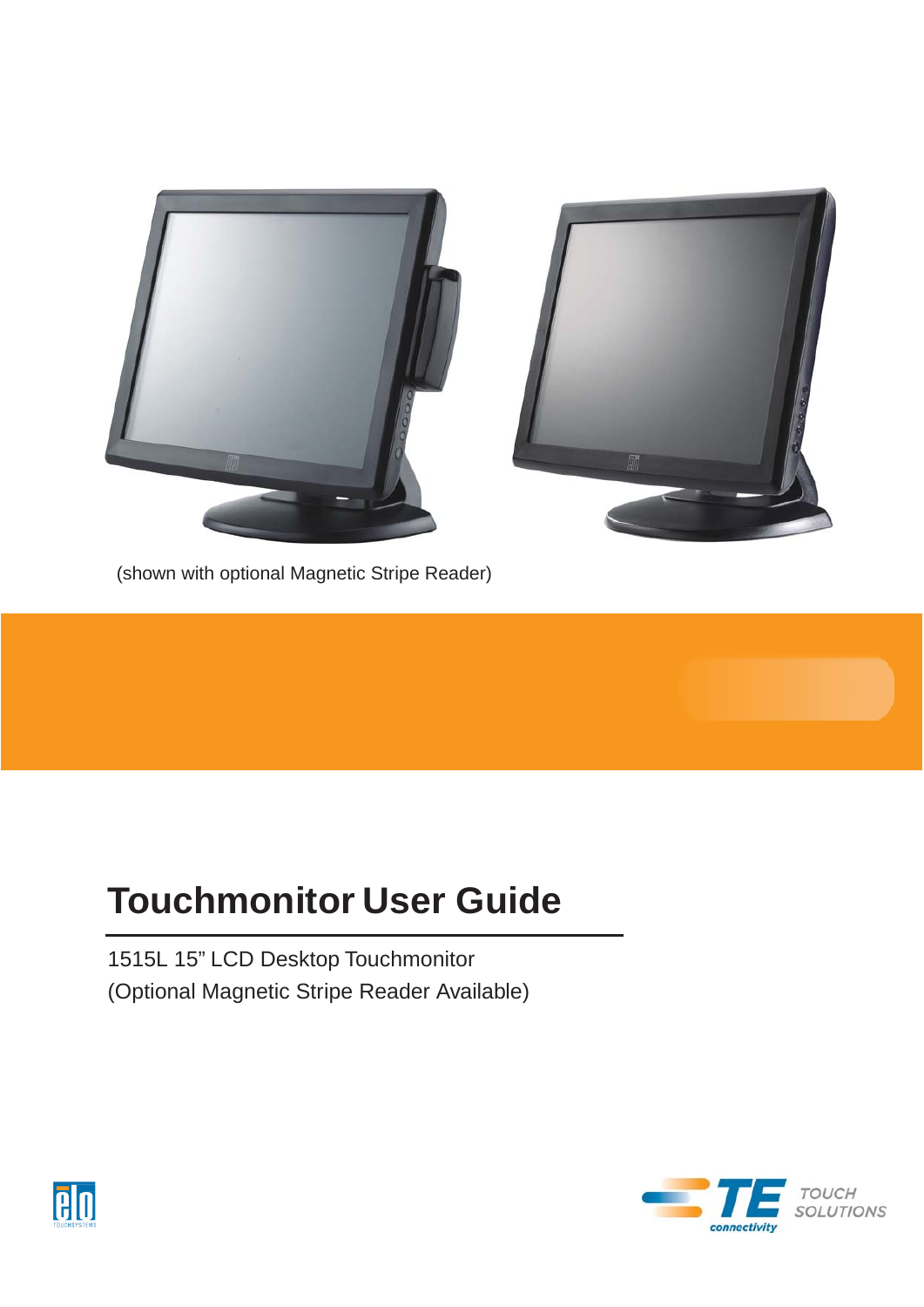# **Elo TouchSystems 15" LCD Desktop**

# **User Guide**

**Revision G**

**P/N 008612E**

**Elo TouchSystems 1-800-ELOTOUCH** [www.elotouch.com](http://www.elotouch.com/)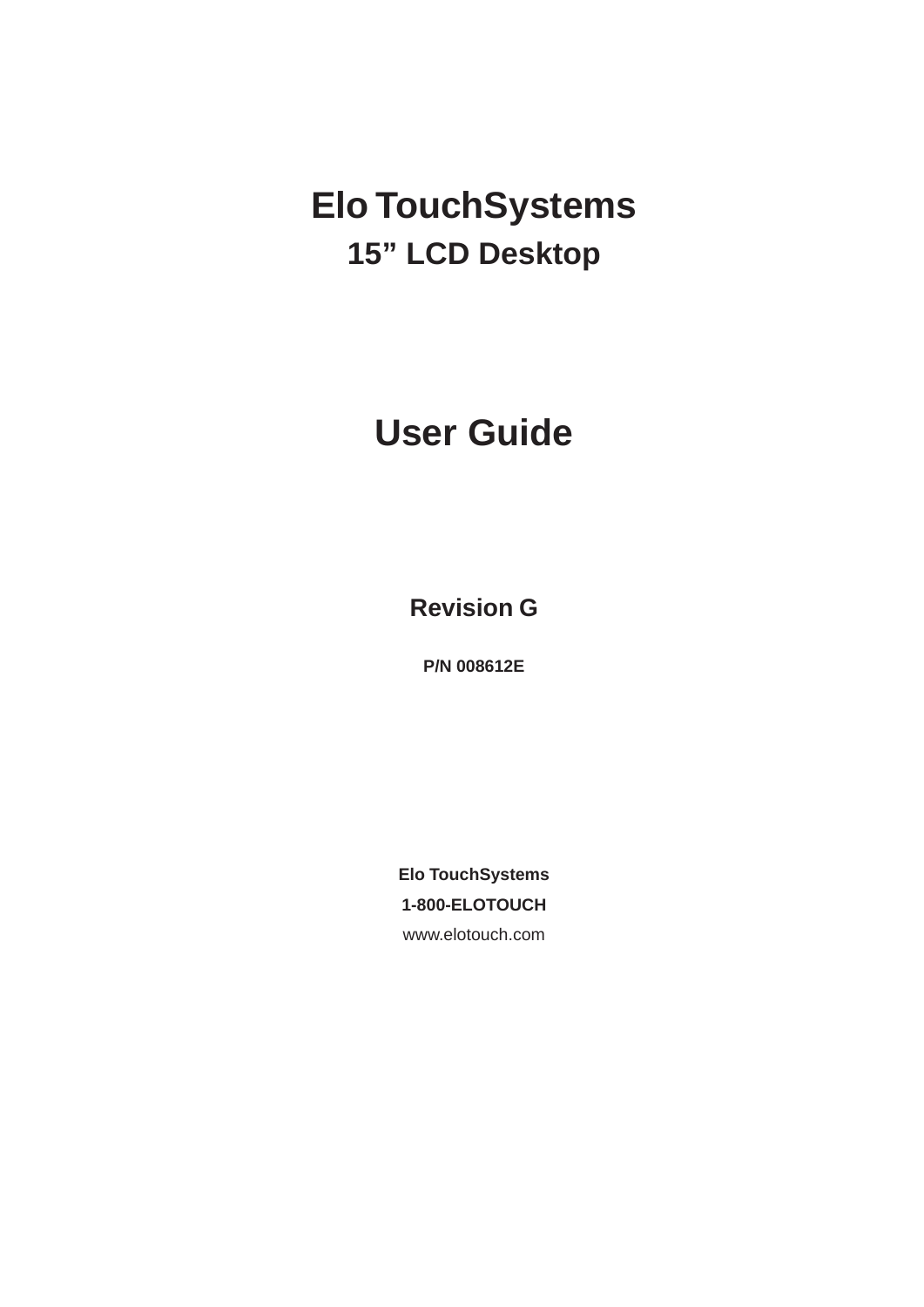### **Copyright © 2011 Tyco Electronics Corporation, a TE Connectivity Ltd. Company. All Rights Reserved.**

No part of this publication may be reproduced, transmitted, transcribed, stored in a retrieval system, or translated into any language or computer language, in any form or by any means, including, but not limited to, electronic, magnetic, optical, chemical, manual, or otherwise without prior written permission of Tyco Electronics.

### **Disclaimer**

The information in this document is subject to change without notice. Tyco Electronics Corporation and its Afffiliates in the TE Touch Solutions business unit in the TE Connectivity Ltd. family of companies (collectively "TE") makes no representations or warranties with respect to the contents herein, and specifically disclaims any implied warranties of merchantability or fitness for a particular purpose. TE reserves the right to revise this publication and to make changes from time to time in the content hereof without obligation of TE to notify any person of such revisions or changes.

### **Trademark Acknowledgments**

AccuTouch, Elo (logo), Elo TouchSystems, IntelliTouch, TE Connectivity, TE connectivity (logo) and TE (logo) are trademarks of the TE Connectivity Ltd. family of companies. Windows is a trademark of the Microsoft group of companies. Other product names mentioned herein may be trademarks or registered trademarks of their respective companies. Tyco Electronics claims no interest in trademarks other than its own.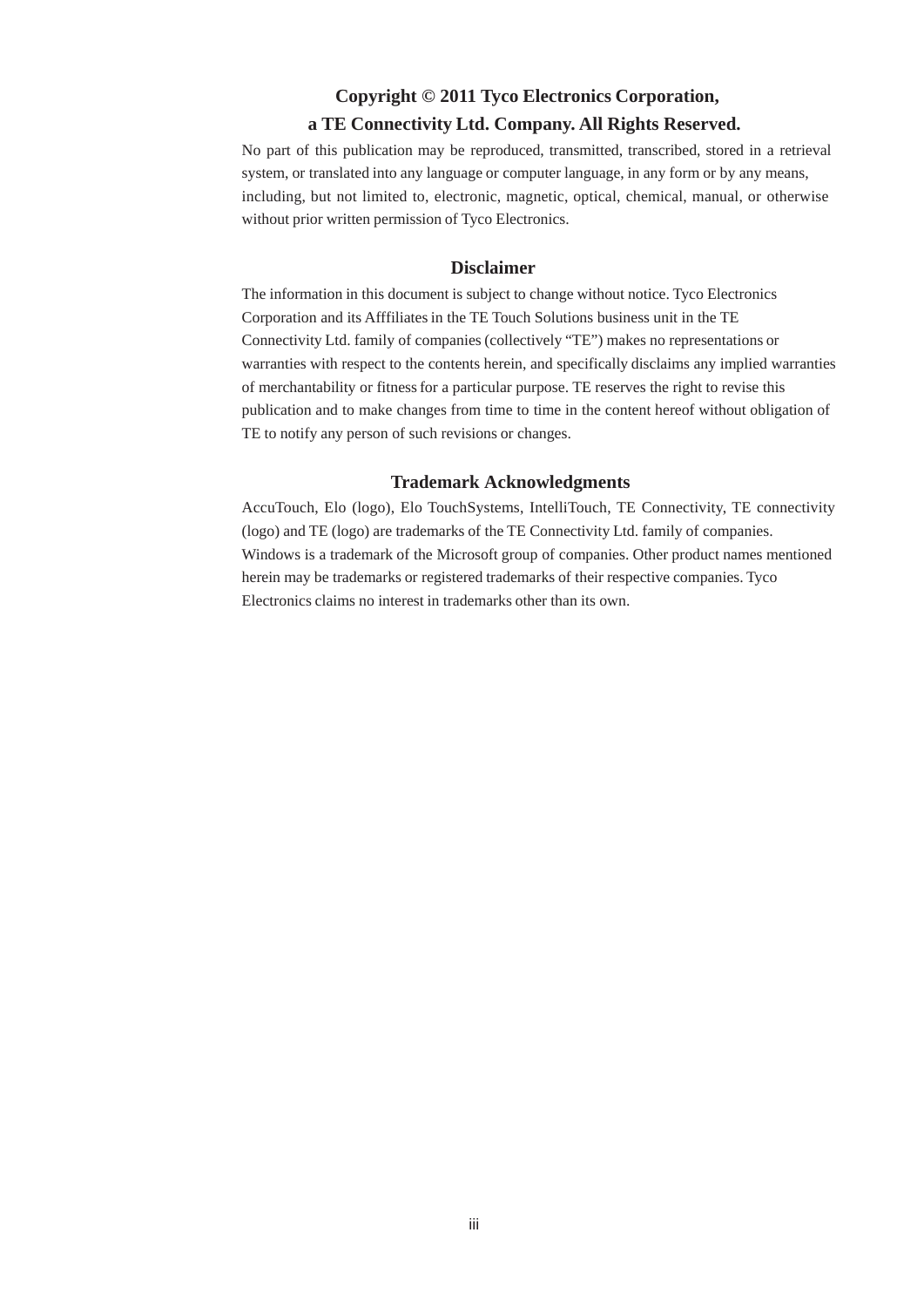# **Table of Contents**

### Chapter 1

| <b>Introduction</b> | $\overline{7}$ |
|---------------------|----------------|
|                     |                |
|                     |                |
|                     |                |

### Chapter 2

| <b>Installation and Setup</b>                          | 9 |
|--------------------------------------------------------|---|
|                                                        |   |
|                                                        |   |
| MSR Interface connection(Optional) 11                  |   |
|                                                        |   |
|                                                        |   |
|                                                        |   |
|                                                        |   |
| Installing the Touch Driver Software 14                |   |
| Installing the Serial Touch Driver (not applicable     |   |
| to Acoustic Pulse Recognition and Projected-Capacitive |   |
|                                                        |   |
| Installing the Serial Touch Driver for Windows 7,      |   |
| Windows Vista, Windows XP, Windows 2000, ME,           |   |
|                                                        |   |
| Installing the Serial Touch Driver for Windows 3.1     |   |
|                                                        |   |
| Installing the USB Touch Driver16                      |   |
| Installing the USB Touch Driver for Windows 7,         |   |
| Windows Vista, Windows XP, Windows 2000, ME,           |   |
|                                                        |   |
| Installing APR USB Touch Driver for                    |   |
| Windows 7, Windows VISTA and                           |   |
|                                                        |   |

### Chapter 3

### **Operation 18** About Touchmonitor Adjustments ...............................18 Side Panel Controls ..............................................19 Controls and Adjustment ............................................20 OSD Menu Functions ...........................................20 OSD Lock/Unlock .................................................20 OSD Control Options............................................21 Preset Modes .......................................................22 Power Management System.................................23 Display Angle..............................................................23 IntelliTouch Plus Touch Technology ............................24 Projected-Capacitive Touch Technology .....................25 Gesture Support .........................................................25

### Chapter 4

| Troubleshooting | 26 |
|-----------------|----|
|                 |    |

| Appendix A |
|------------|
|            |

### Appendix B

| Care and Handling of Your Touchmonitor 30 |  |
|-------------------------------------------|--|
|                                           |  |

### Appendix C

| 15" LCD Touchmonitor (1515L) Dimensions33 |  |
|-------------------------------------------|--|

**Regulatory Information 34 Warranty 37**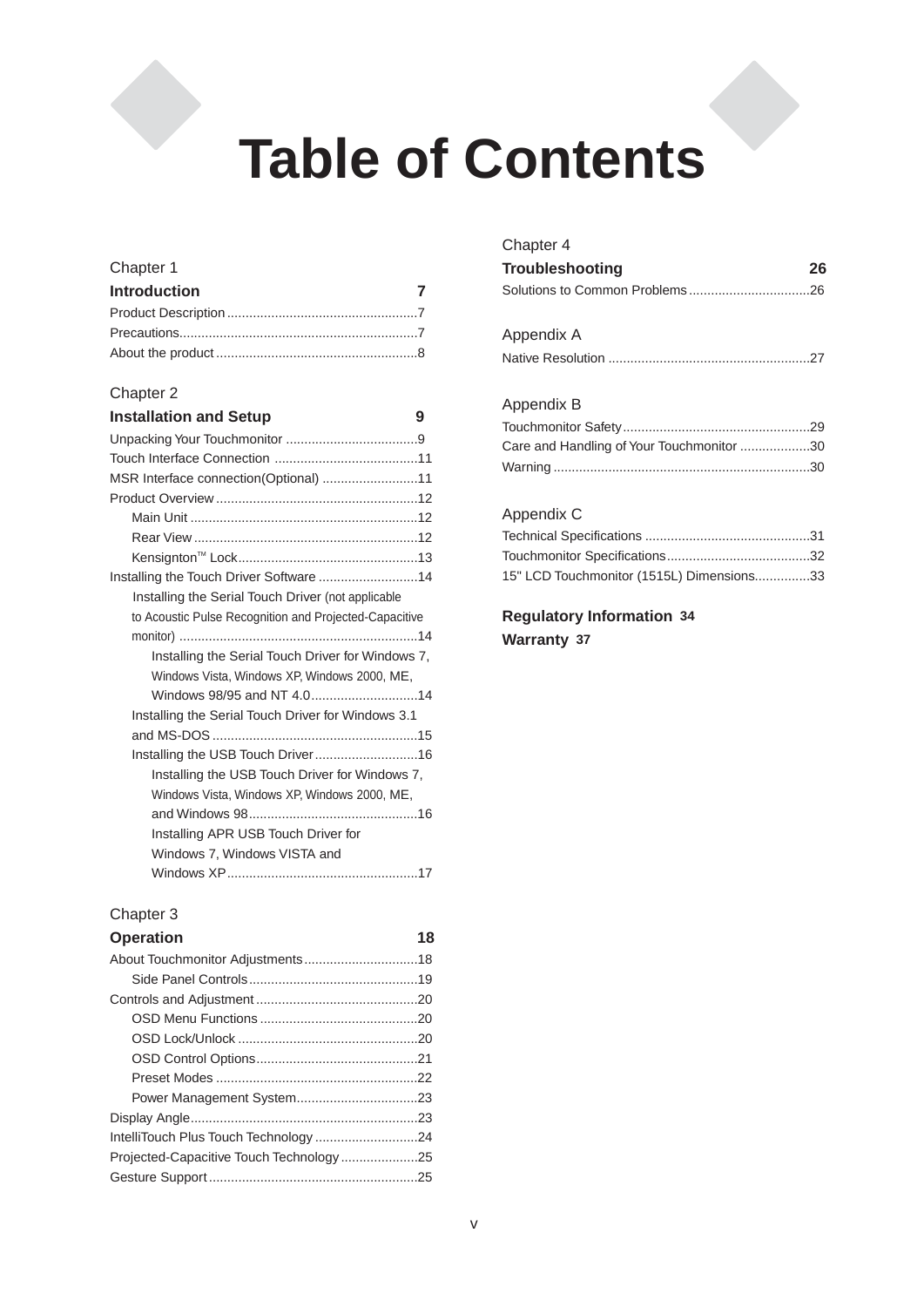# **1**

# **INTRODUCTION**

### **Product Description**

Your new touchmonitor combines the reliable performance of touch technology with the latest advances in (LCD) display design. This combination of features creates a natural flow of information between a user and your touchmonitor.

This LCD monitor incorporates a 15" color active matrix thin-film-transistor (TFT) to provide superior display performance. A maximum resolution of XGA 1024 x 768 is ideal for displaying graphics and images. Other outstanding features that enhance this LCD monitor's performance are Plug & Play compatibility, and On Screen Display (OSD) controls.

### **Precautions**

Follow all warnings, precautions and maintenance as recommended in this user's manual to maximize the life of your unit. See Appendix B for more information on touchmonitor safety.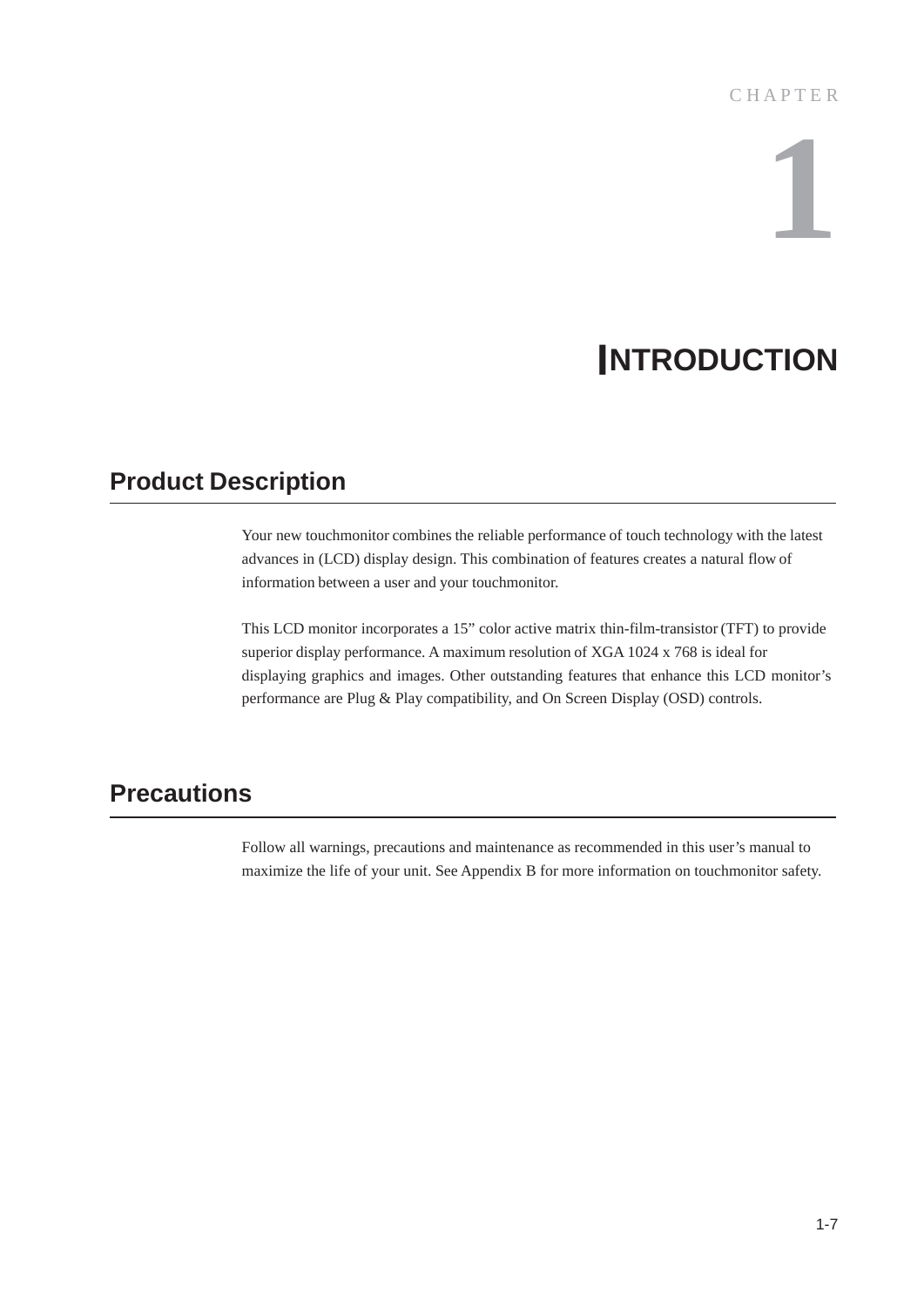### **About the Product**

The 1515L LCD Desktop Touchmonitor is a 15" XGA TFT color display with the following features:

- The internal microprocessor digitally controls auto-scanning. For horizontal scan frequencies between 31.5 KHz and 60.2 KHz, and vertical scan frequencies between 56.3Hz and 75.0 Hz. In each frequency mode, the microprocessor-based circuitry allows the monitor to function at the precision-of a fixed frequency.
- High contrast color TFT LCD display support resolution up to XGA 1024 x 768. Compatible with VGA, SVGA, XGA (non-interlaced) and most Macintosh compatible color video cards.
- Power management system conforms to VESA DPMS standard.
- Supports DDC 2B for Plug & Play compatibility.
- Advanced OSD control for picture quality adjustment.
- Detachable stand for wall-mounting application.
- Optional touch screen function.

For full Product Specifications refer to Appendix C.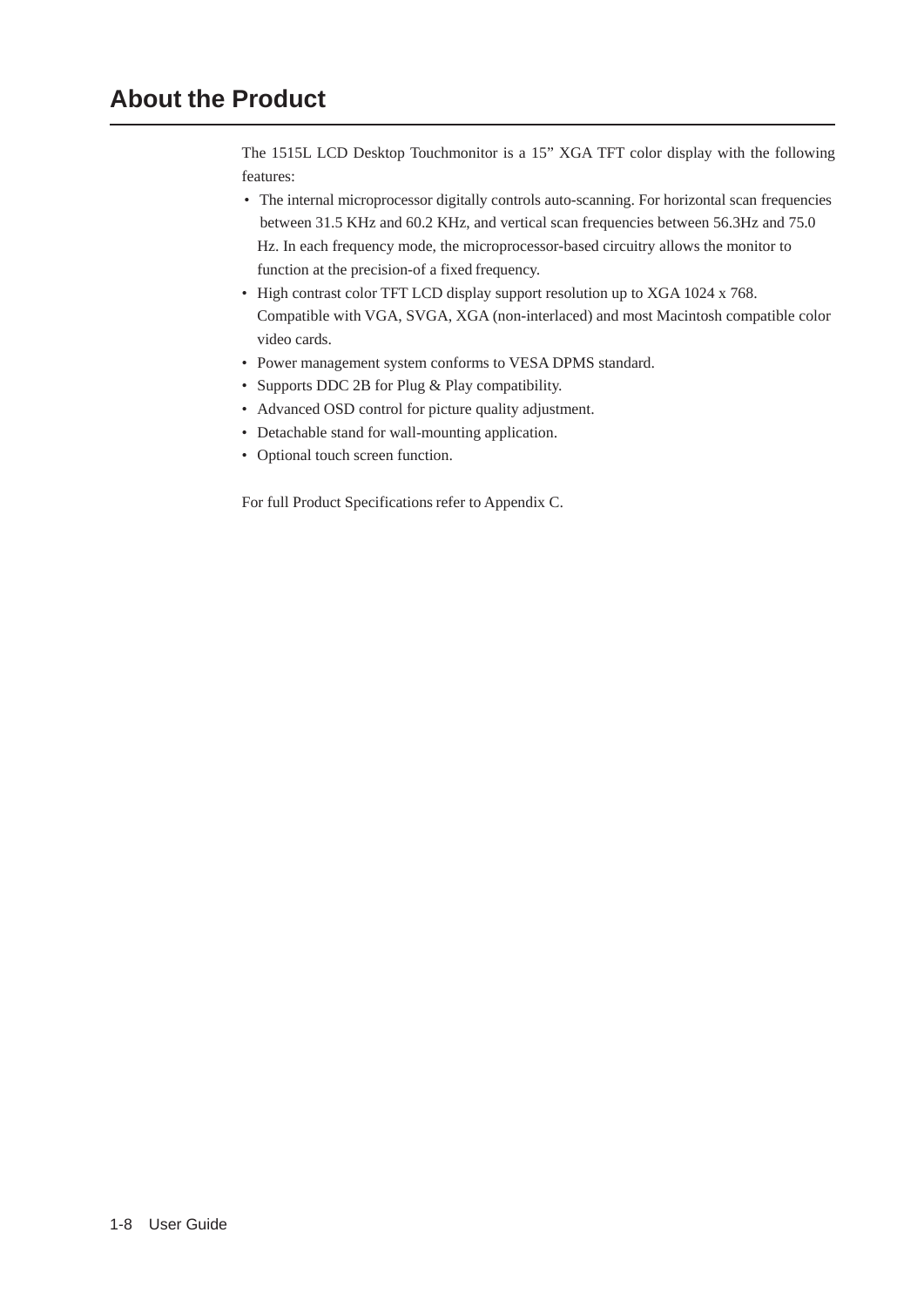# **2**

# **INSTALLATION AND SETUP**

This chapter discusses how to install the 1515L LCD touchmonitor and the driver software.

## **Unpacking Your Touchmonitor**

Check that the following items are present and in good condition:



LCD monitor **VGA cable** USB cable









Serial Cable CD and Quick Install Guide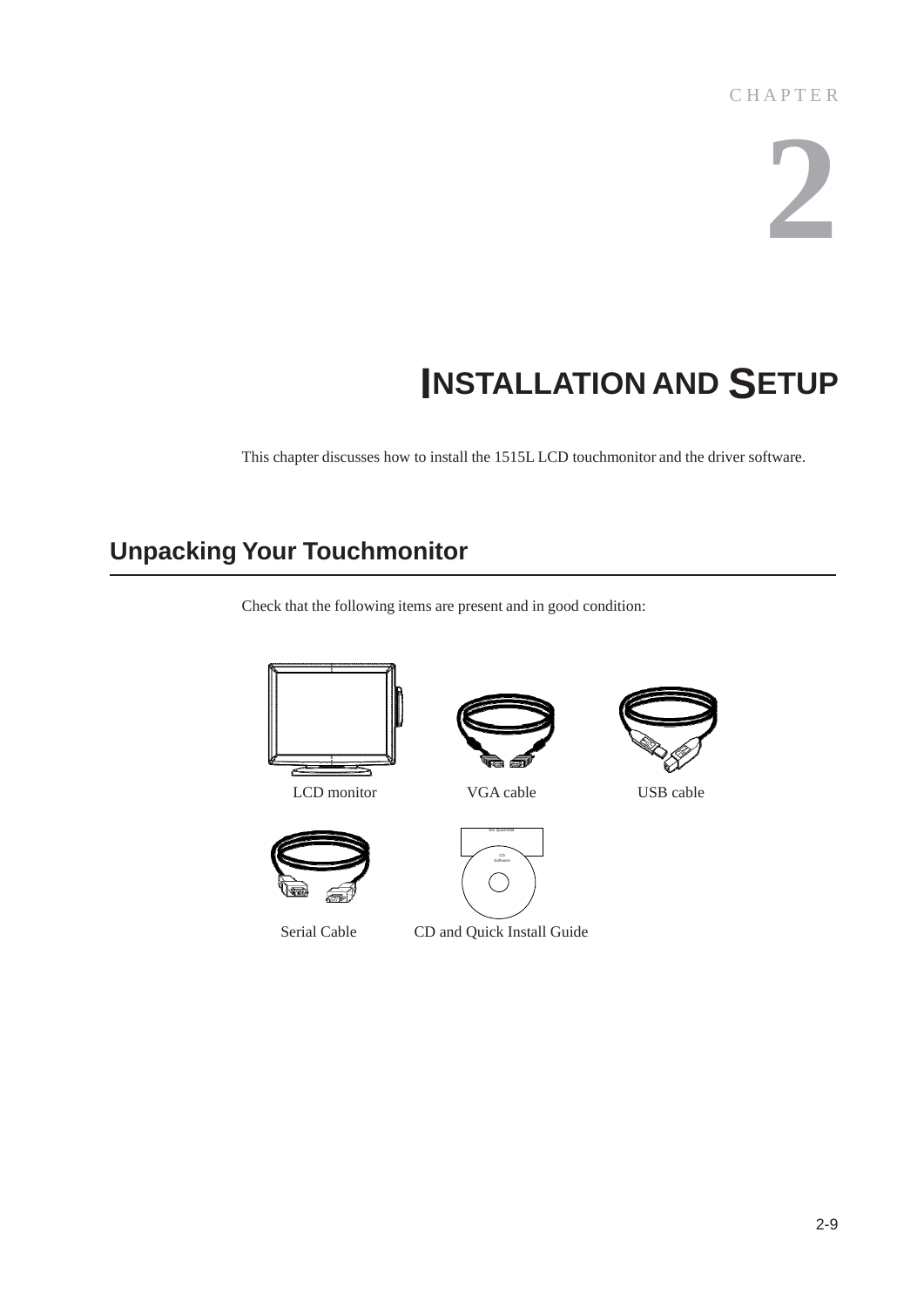### **Power cable for European models**



### **Power cable for Japan models**



### **Power cable for Asia models**



### **Power cable for Worldwide models**

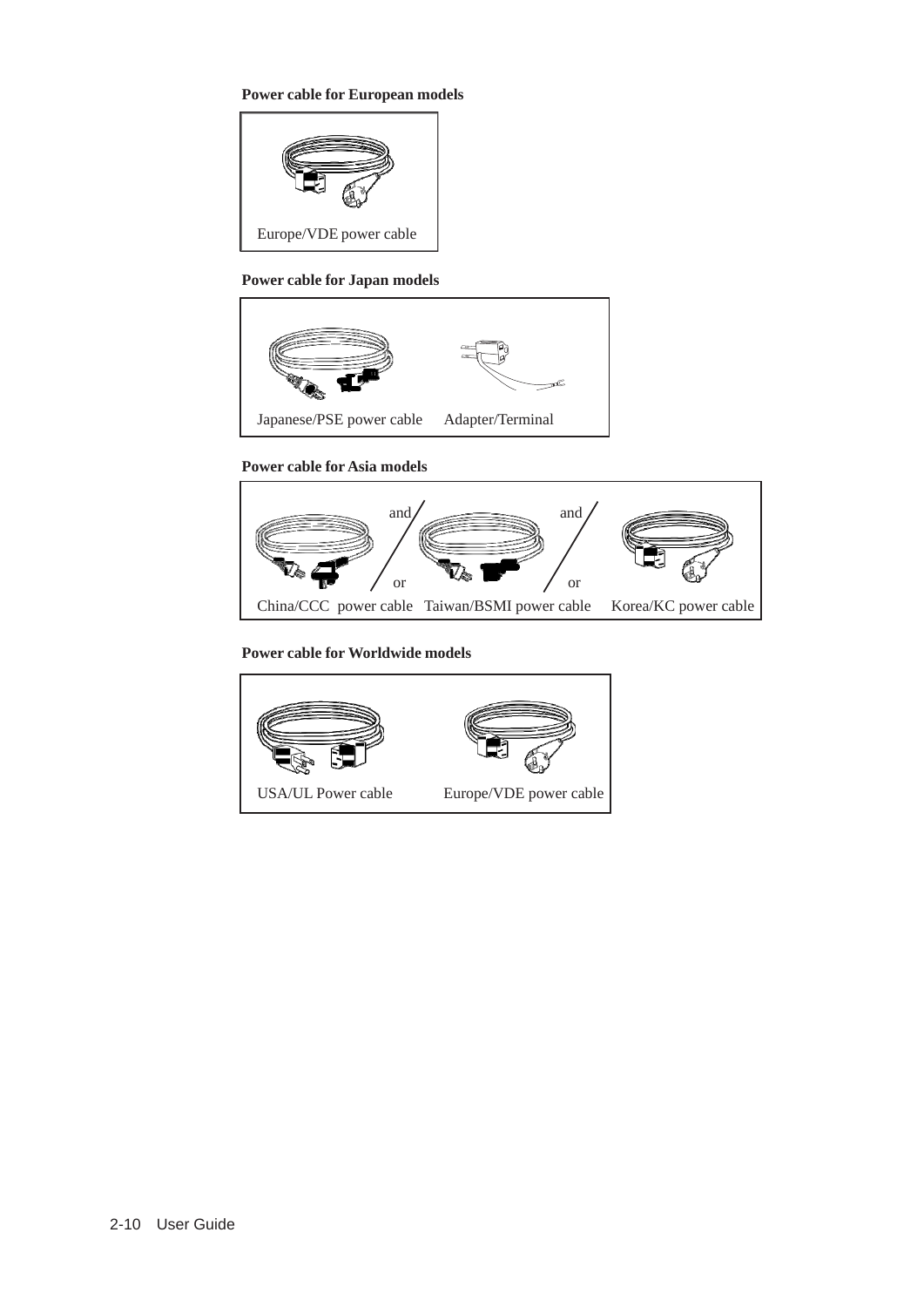**Note:** Before connecting the cables to your touchmonitor and PC, be sure that the computer and touchmonitor are turned off.



- 1. Connect one end of the **power cord** to the monitor and the other end to the AC outlet.
- 2. Connect one end of either the **touchscreen serial(RS232) cabl**e or the touch screen USB cable (but not both) to the rear side of the computer and the other end to the LCD monitor. Tighten by turning the two thumb screws clockwise to ensure proper grounding(optional module USB cable does not have thumb screws)
- 3. Connect one end of the **video cable** to the rear side of computer and the other to the LCD monitor. Tighten by turning the two thumb screws clockwise to ensure proper grounding.
- 4. Press the **power button** on the front panel to turn the monitor power on.

### **Magnetic Stripe Reader(MSR) Interface Connection(optional)**

If the MSR is installed on the monitor, plug the USB cable from the MSR directly to the PC. No drivers are required to be loaded.

To change the MSR function mode from keyboard emulation to HID, load the "MSR CHANGE MODE.EXE" utility from the enclosed TouchTools CD or go online t[o](http://www.elotouch.com/) [www.](http://www.elotouch.com/)elotouch.com to download this utility.

**Note**: MSR function mode can be changed to HID mode from keyboard emulation mode and back using the "MSR CHANGE MODE.EXE" utility.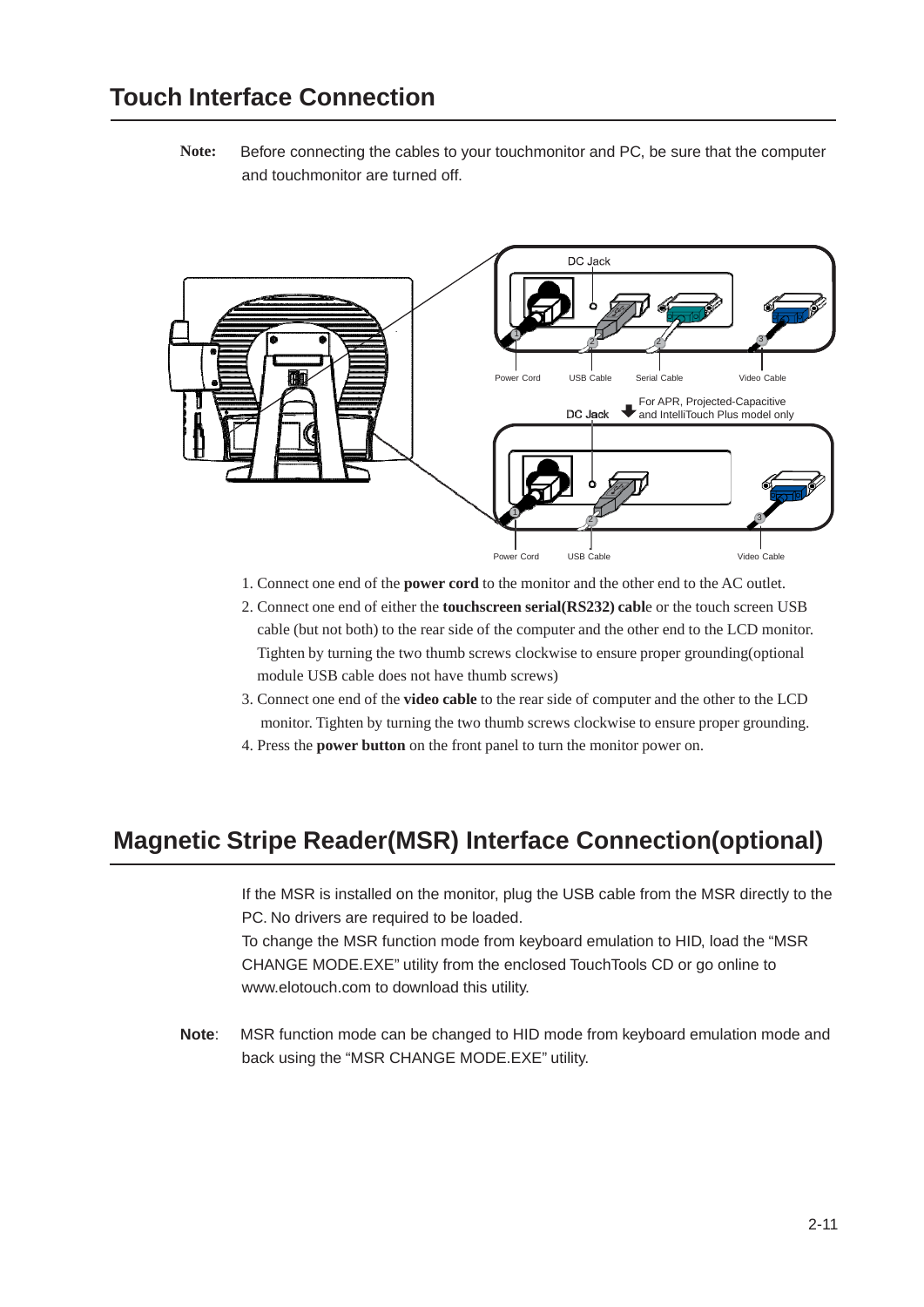### **Product Overview**

### **Main Unit**



### **Rear View**



### **T M Kensington Lock**



The Kensington<sup>™</sup> lock is a security device that prevents theft. To find out more about this security device, go to [http://www.kensington.com.](http://www.kensington.com/)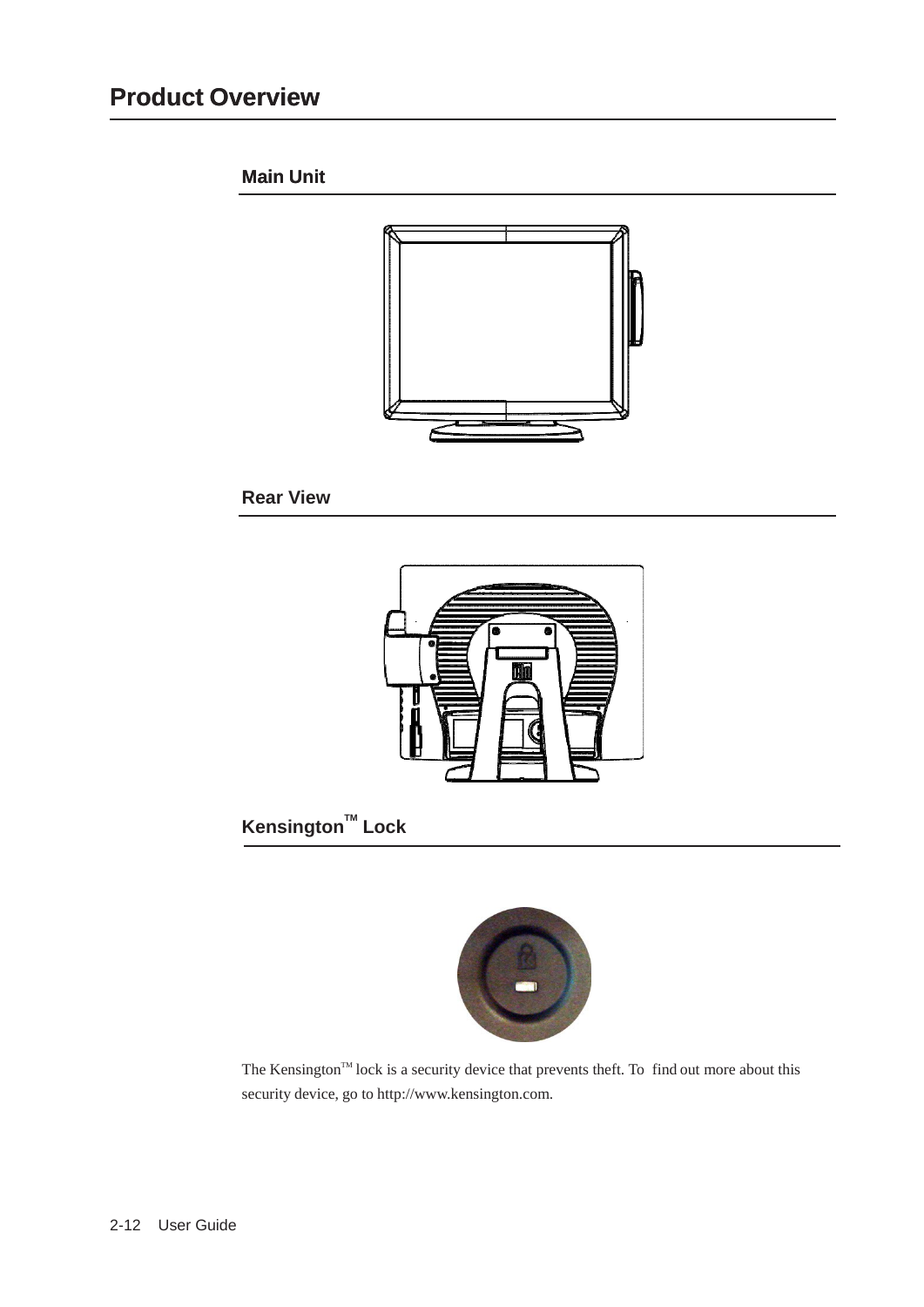Elo TouchSystems provides driver software that allows your touchmonitor to work with your computer. Drivers are located on the enclosed CD-ROM for the following operating systems:

- Windows 7
- Windows Vista
- Windows XP
- Windows 2000
- Windows Me
- Windows 98
- Windows 95
- Windows NT 4.0
- Windows 3.1
- MS-DOS

Additional drivers and driver information for other operating systems are available on the Elo [TouchSystems web site at www.elotouch.com.](http://www.elotouch.com/)

The Elo touchmonitor is plug-and-play compliant. Information on the video capabilities of your touchmonitor is sent to your video display adapter when Windows starts. If Windows detects your touchmonitor, follow the instructions on the screen to install a generic plug-and-play monitor.

Refer to the following appropriate section for driver installation instructions.

**Depending upon whether you connected the serial communication cable or the USB communication cable, only the serial driver or the USB driver should be installed.**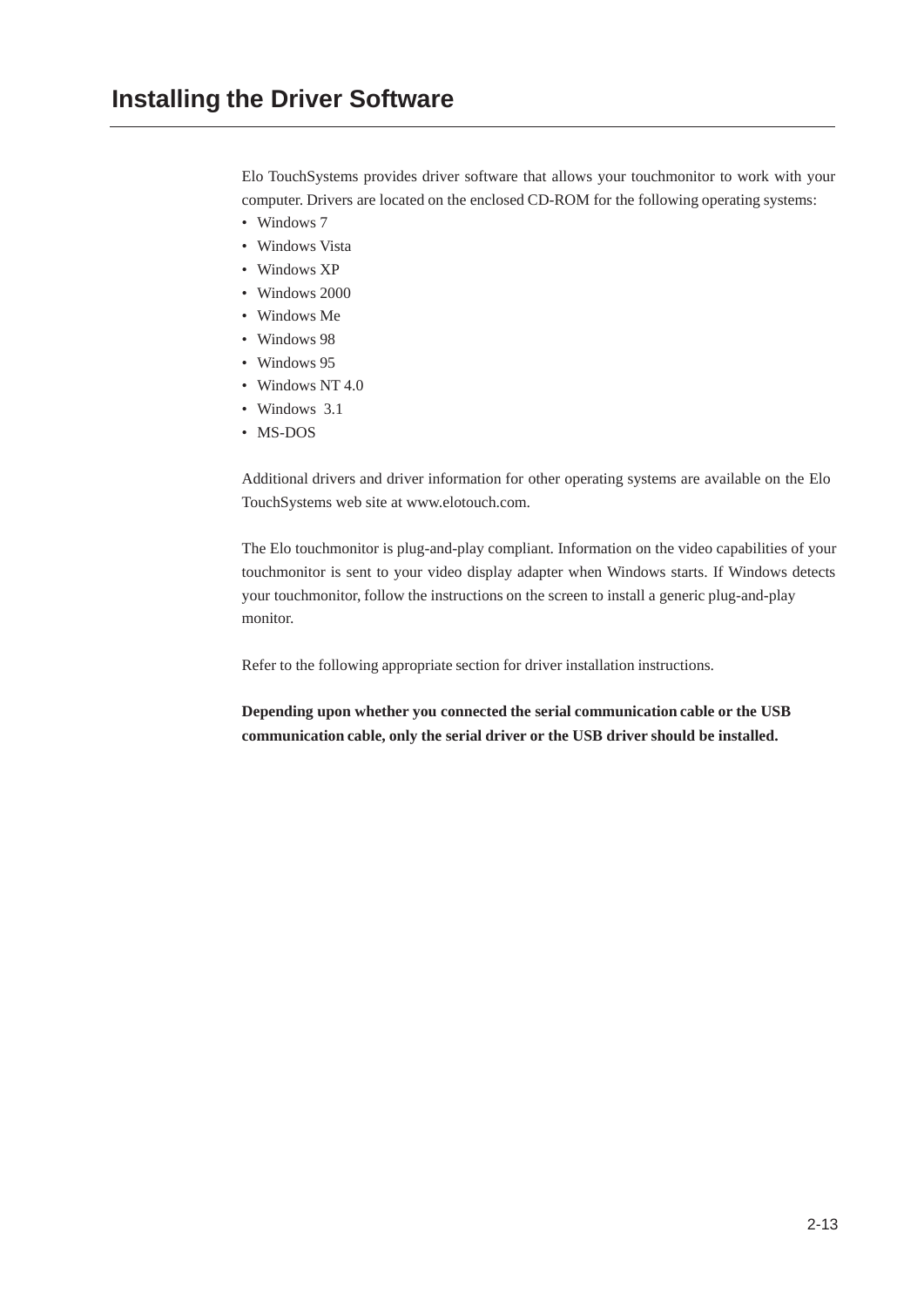### **Installing the Serial Touch Driver (not applicable to Acoustic Pulse Recognition and Projected-Capacitive monitor)**

### **Installing the Serial Touch Driver for Windows 7, Windows Vista, Windows XP, Windows 2000, 98/95, ME and NT4.0.**

**NOTE:** For Windows 2000 and NT4.0 you must have administrator access rights to install the driver. Make sure the serial connector (RS232) is plugged into the monitor and an open com port on the PC.

- 1 Insert the Elo CD-ROM in your computer's CD-ROM drive.
- 2 If the AutoStart feature for your CD-ROM drive is active, the system automatically detects the CD and starts the setup program.
- 3 Follow the directions on the screen to complete the driver setup for your version of Windows.
- 4 If the AutoStart feature is not active:
- 5 Click **Start > Run**.
- 6 Click the **Browse** button to locate the EloCd.exe program on the CD-ROM.
- 7 Click **Open**, then **OK** to run EloCd.exe.
- 8 Follow the directions on the screen to complete the driver setup for your version of Windows.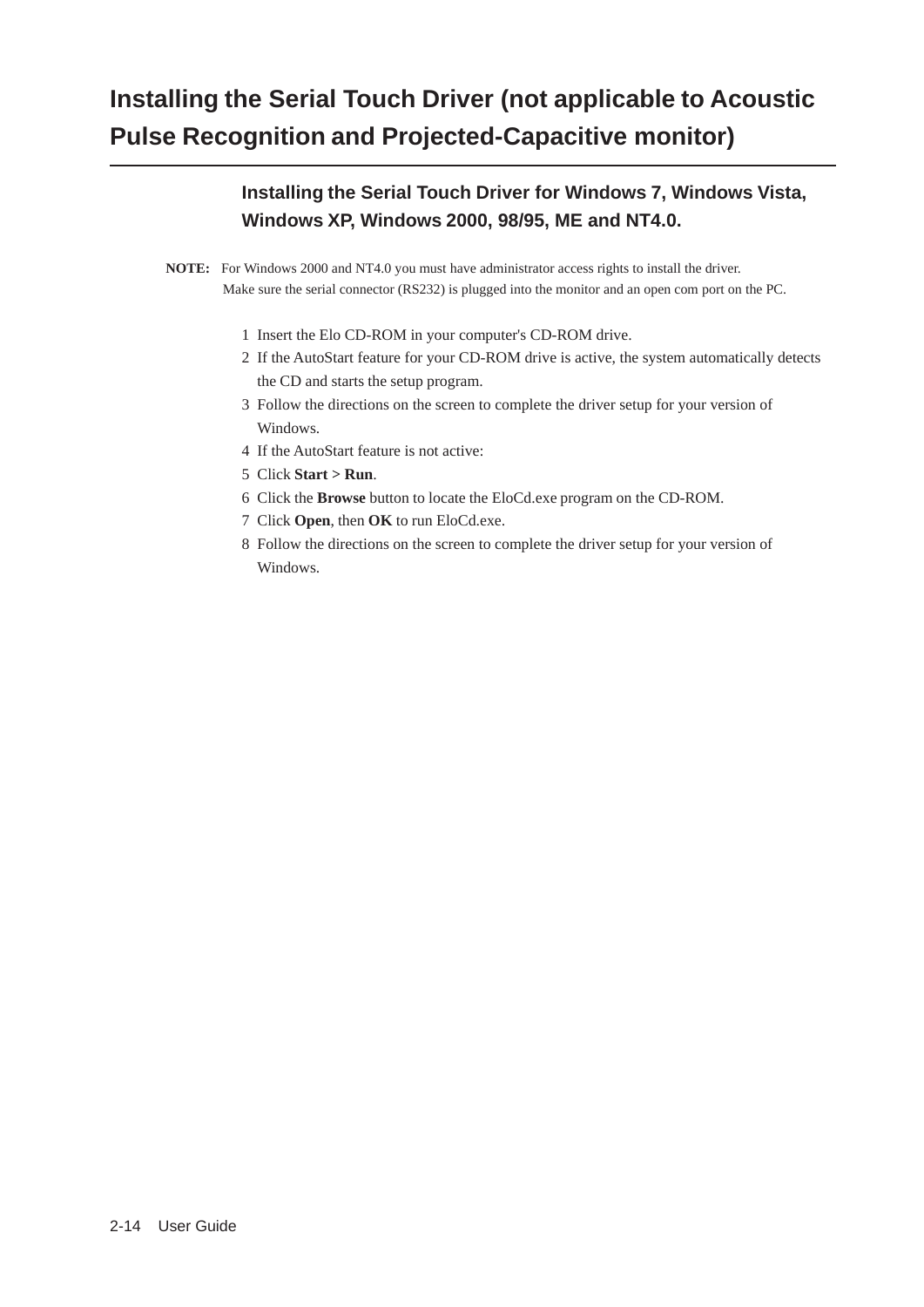### **Installing the Serial Touch Driver for Windows 3.1 and MS-DOS**

You must have a DOS mouse driver (MOUSE.COM) installed for your mouse if you wish to continue using your mouse along with your touchmonitor in DOS.

To install Windows 3.x and MS-DOS touch driver from Windows 98/95, follow the directions below:

- 1 Insert the CD-ROM in your computer's CD-ROM drive.
- 2 From DOS, type d: and press the **Enter** key to select the CD-ROM (your CD-ROM drive may be mapped to a different drive letter).
- 3 Type cd\elodos\_w31 to change to the correct directory.
- 4 Type **Install** and press **Enter** to start the installation.
- 5 Calculate the touchscreen.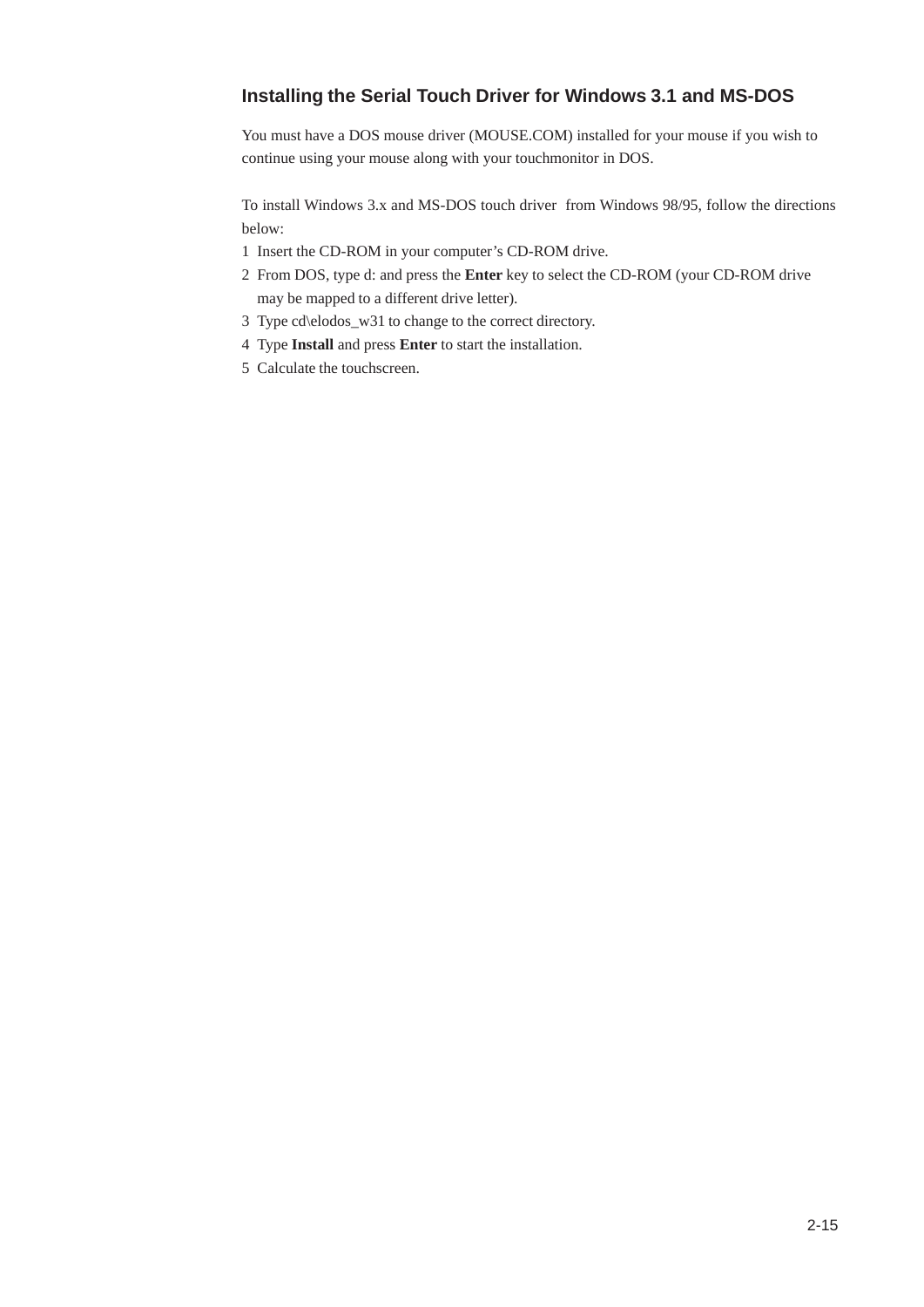### **Installing the USB Touch Driver for Windows 7, Windows Vista, Windows XP, Windows 2000, ME and Windows 98.**

1 Insert the Elo CD-ROM in your computer's CD-ROM drive.

If Windows 2000 or Windows 98 starts the Add New Hardware Wizard, do the following:

- 2 Choose **Next**. Select "Search for the best driver for your device (Recommended)" and choose **Next**.
- 3 When a list of search locations is displayed, place a checkmark on "Specify a location" and use **Browse** to select the \EloUSB directory on the Elo CD-ROM.
- 4 Choose **Next**. Once the Elo USB touchscreen driver has been detected, choose **Next** again.
- 5 You will see several files being copied. Insert your Windows 98 cd if prompted. Choose **Finish**.

If Windows 2000 or Windows 98 does not start the Add New Hardware Wizard, do the following:

- **NOTE:** For Windows 2000 you must have administrator access rights to install the driver.
	- 1 Insert the Elo CD-ROM in your computer's CD-ROM drive. If the AutoStart feature for your CD-ROM drive is active, the system automatically detects the CD and starts the setup program.
	- 2 Follow the directions on the screen to complete the driver setup for your version of Windows.

If the AutoStart feature is not active:

- 1 Click **Start > Run**.
- 2 Click the **Browse** button to locate the EloCd.exe program on the CD-ROM.
- 3 Click **Open**, then **OK** to run EloCd.exe.
- 4 Follow the directions on the screen to complete the driver setup for your version of Windows.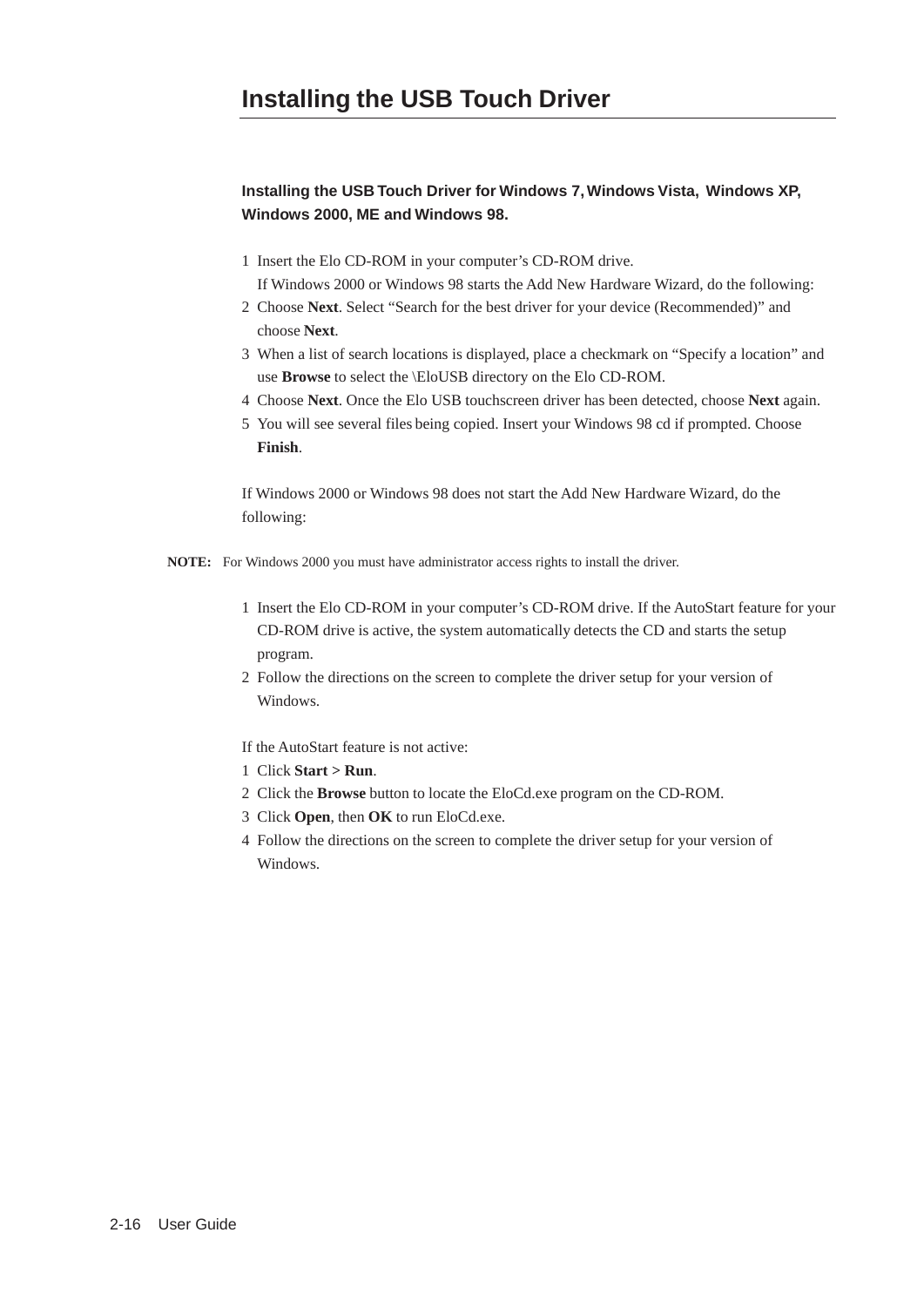### **Installing APR USB Touch Driver for Windows 7, Windows VISTA and Windows XP**

Insert the Elo CD-ROM in your computer's CD-ROM driver.

Follow the directions on the screen to complete the APR 3.1 driver setup for your version of Windows. Do not plug USB cable until software is fully loaded. When finished, plug USB cable and alignment data is transferred.

**NOTE:** For the latest driver, go to elotouch.com and download it from the driver download section.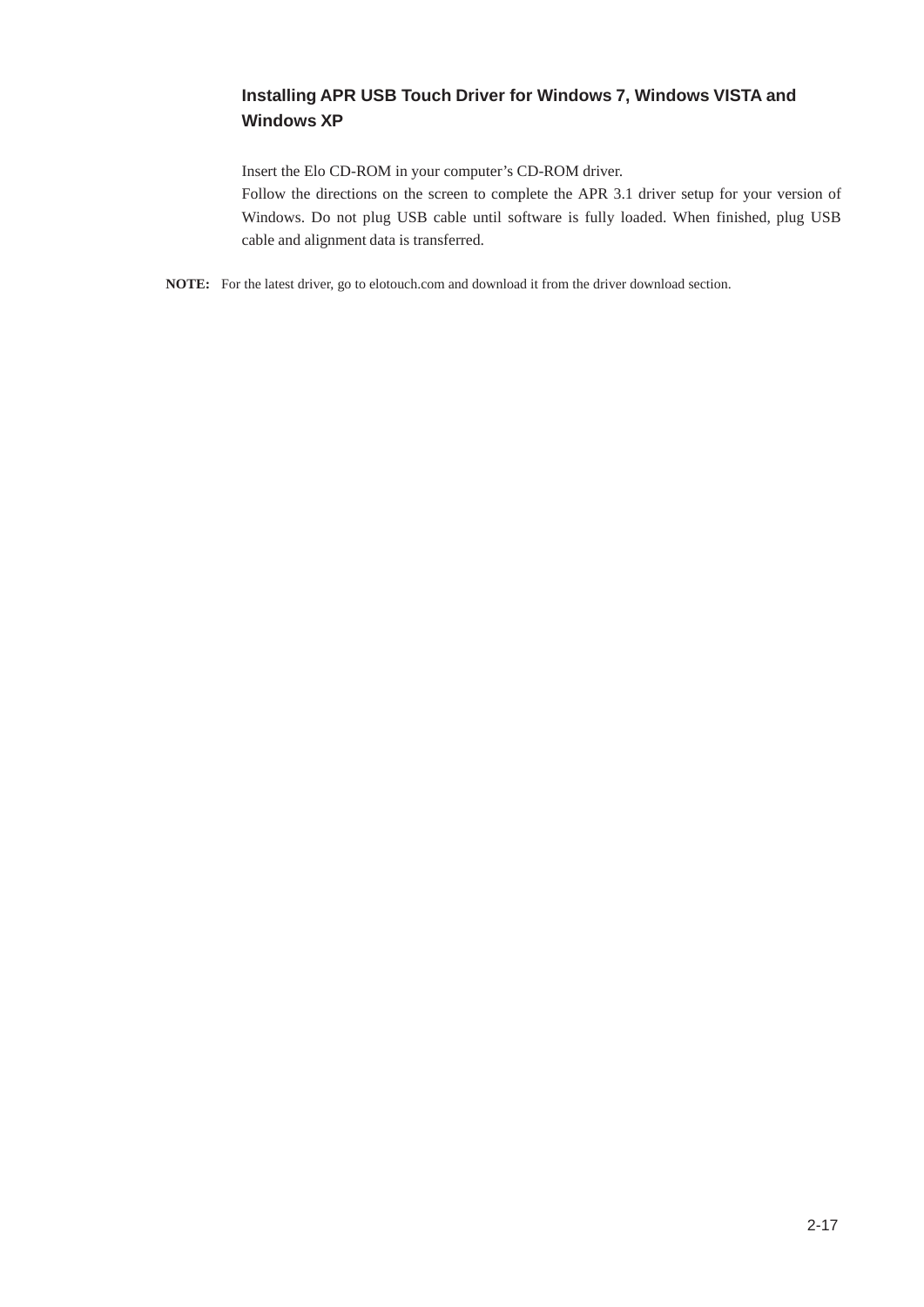### C H A P T E R

# **3**

# **OPERATION**

### **About Touchmonitor Adjustments**

Your touchmonitor will not likely require adjustment. However, variations in video output and application may require adjustments to the touchmonitor to optimize the quality of the display.

For best performance, your touchmonitor should be operating in native resolution, that is 1024 x 768 at 80k-75 Hz. Use the Display control panel in Windows to choose 1024 x 768 resolution.

Operating in other resolutions will degrade video performance. For further information, please refer to Appendix A.

All adjustments made to the controls are automatically memorized. This feature saves you from having to reset the choices every time the touchmonitor is unplugged or powered off and on. If there is a power failure, the touchmonitor settings will not default to the factory specifications.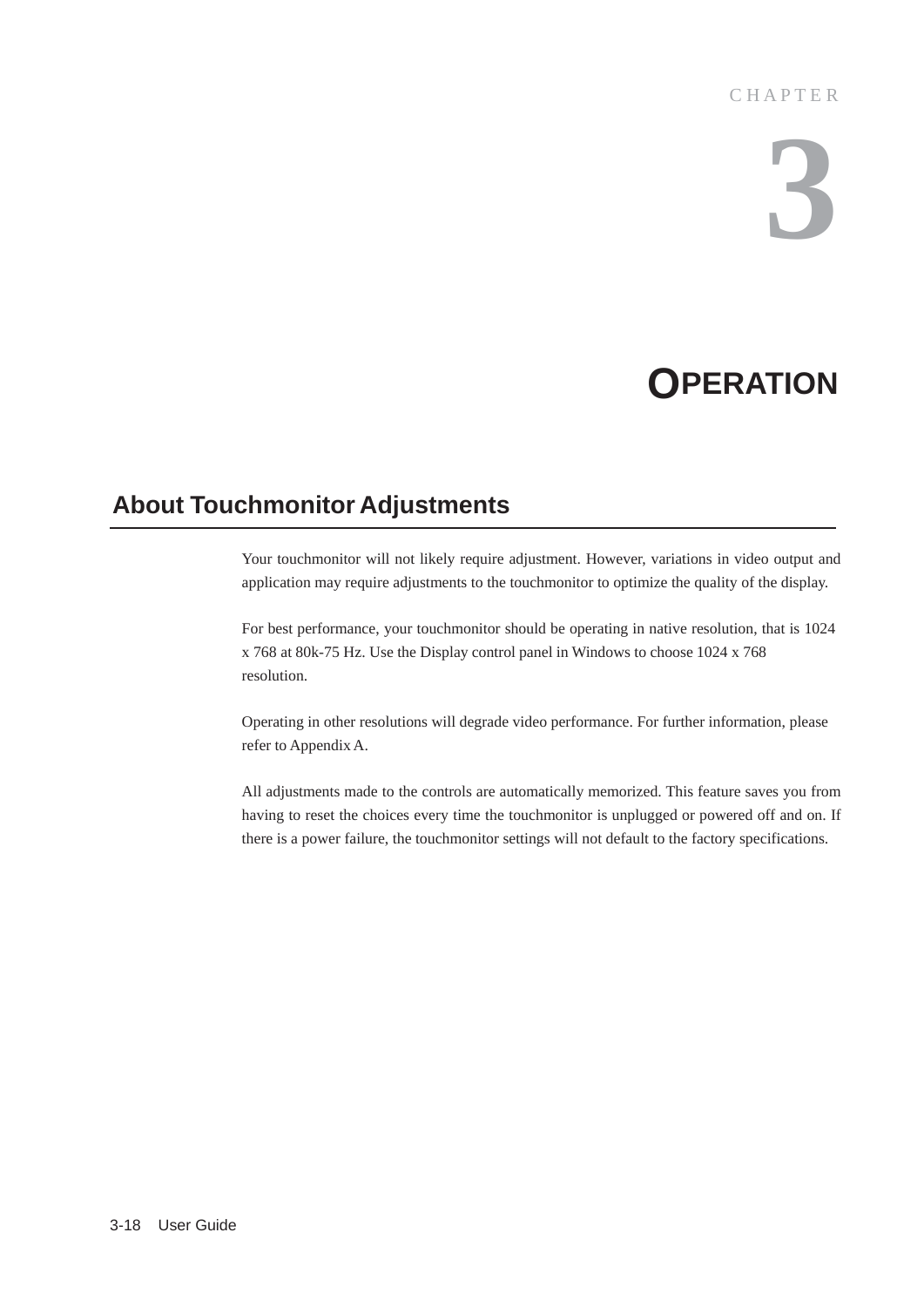

| <b>Control</b>        | <b>Function</b>                                    |
|-----------------------|----------------------------------------------------|
| 1 Menu/Exit           | Display/Exits the OSD menus.                       |
|                       |                                                    |
| 2 $\triangle$         | 1. Enter contrast of the OSD.                      |
|                       | 2. Increase value of the adjustment item.          |
|                       | 3. Move OSD selection clockwise.                   |
|                       |                                                    |
| 3                     | 1. Enter brightness adjustment.                    |
|                       | 2. Decrease value of the adjustment item.          |
|                       | 3. Move OSD selection counter-clockwise.           |
|                       |                                                    |
| 4 Select              | 1. Auto adjust function.                           |
|                       | 2. Selects the adjustment item from the OSD menus. |
| <b>5 Power Switch</b> | Switches the power of the monitor.                 |
|                       |                                                    |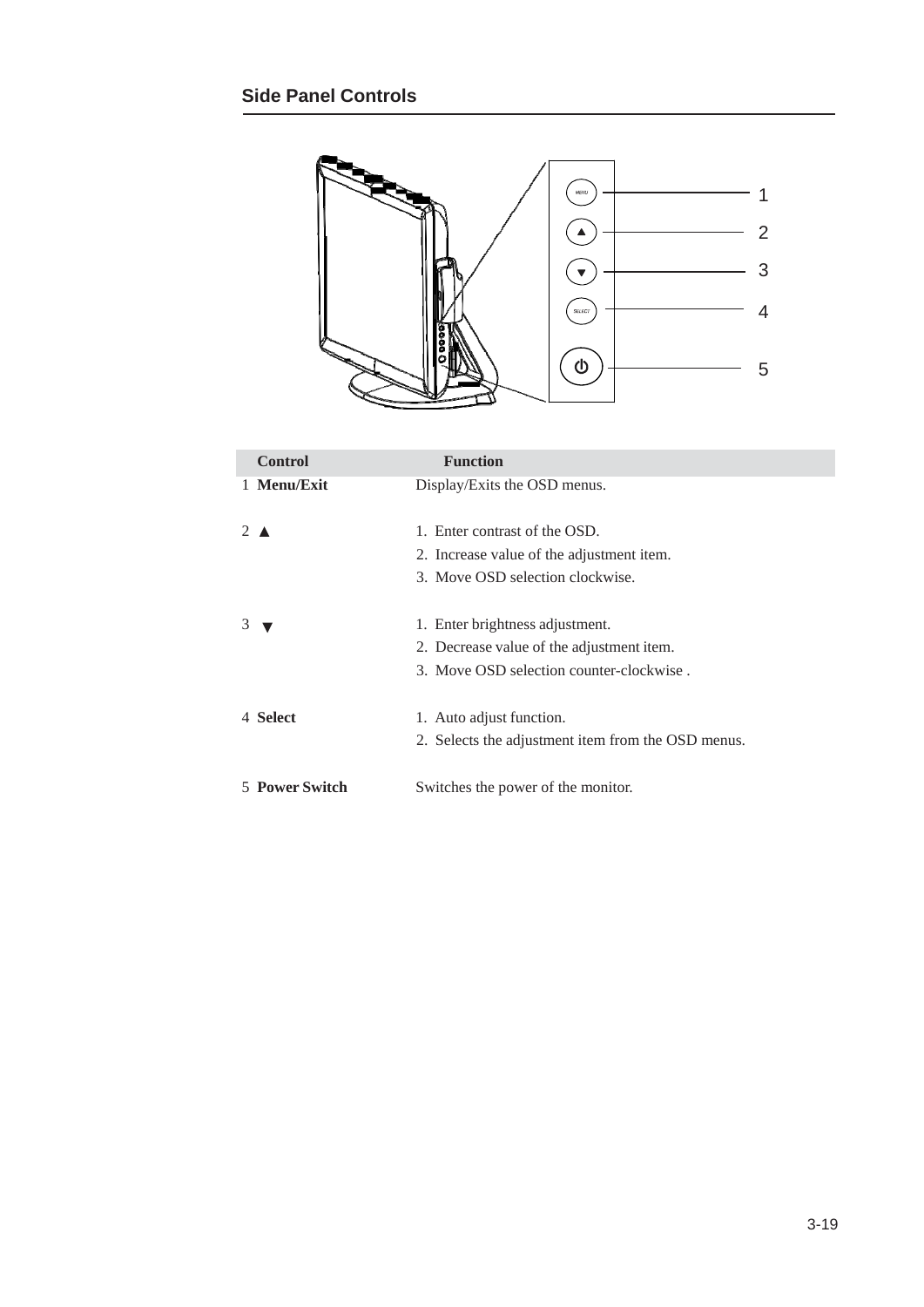### **OSD Menu Functions**

To Display and Select the OSD Functions:

- 1. Press the Menu key to activate the OSD menu.
- 2. Use  $\blacktriangle$  or  $\nabla$  to move clockwise, or counterclockwise through the menu. Press the "Select" key, the parameter will be highlighted when selected.
- 3. To quit the OSD screen at any time during the operation, press the Menu key. If no keys are pressed for a short time period, the OSD automatically disappears.
- **NOTE:** The OSD screen will disappear if no input activities are detected for at a minimum of 45 seconds or depending on how long the timer is set via the OSD menu. The time ranges from 45 seconds to 255 seconds.

### **OSD Lock/Unlock**

The OSD feature can be locked and unlocked. The monitor is shipped in the unlocked position. To lock the OSD:

- 1. Press the Menu button and  $\triangle$  button simultaneously until a window appears displaying "OSD Unlock". Continue to hold the buttons down and the window toggles to "OSD Lock".
- 2. To unlock the OSD, repeat the procedure until the "OSD Unlock" is displayed.

To lock the power:

- 1. Press the menu and  $\blacktriangledown$  button simultaneously until a window displaying "power unlock" appears. Continue to hold the buttons until the "Power Lock".
- 2. To unlock the power repeat the procedure until the "Power Unlock" is displayed.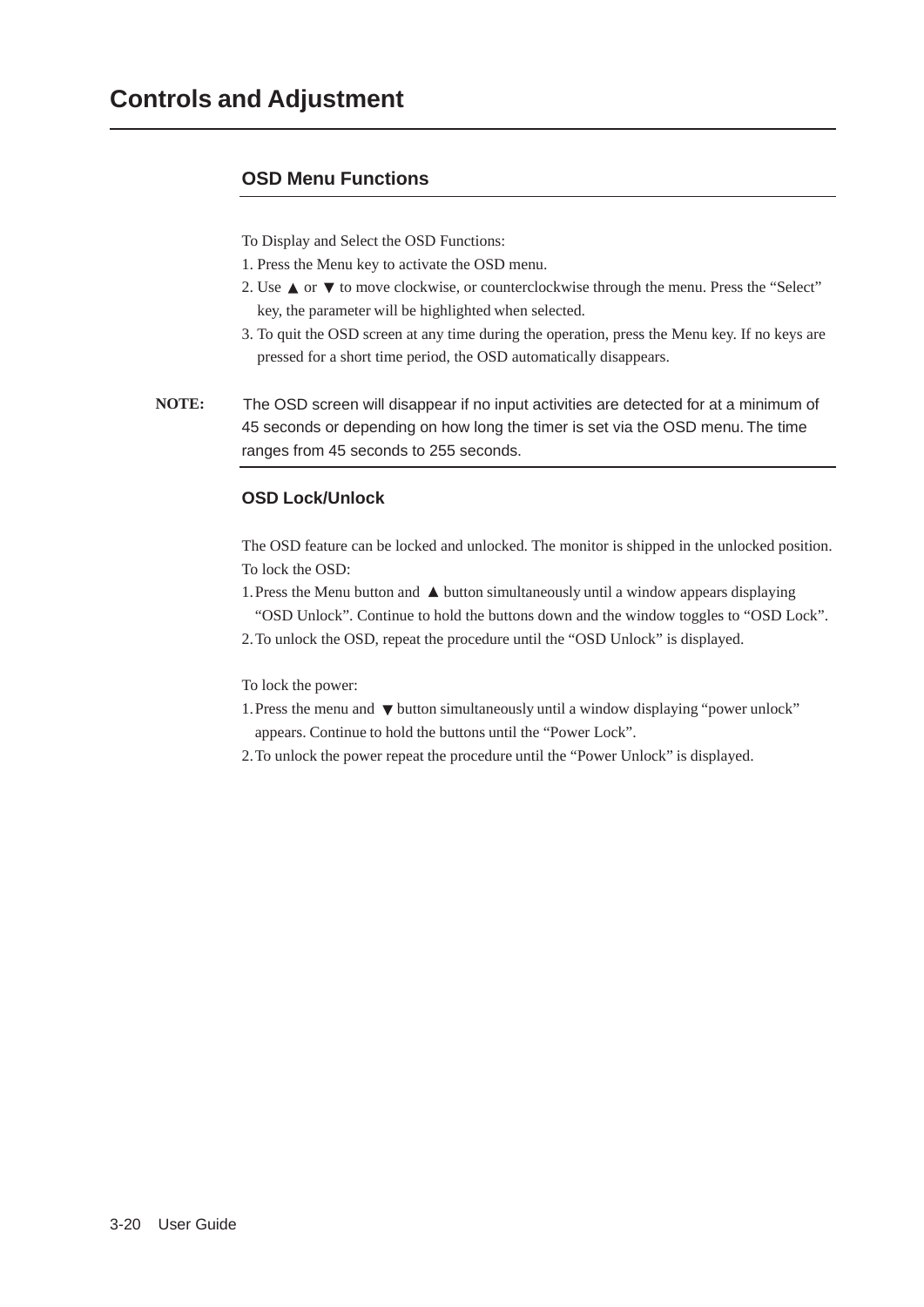### **OSD Control Options**

| <b>Control</b>                 | <b>Description</b>                                                         |  |  |
|--------------------------------|----------------------------------------------------------------------------|--|--|
| <b>Brightness</b>              | Increases or decreases brightness                                          |  |  |
| <b>Contrast</b>                | Increases or decreases contrast                                            |  |  |
| <b>H-Position</b>              | Moves the screen left or right                                             |  |  |
| <b>V-Position</b>              | Moves the screen up or down                                                |  |  |
| <b>Phase</b>                   | Increases or decreases the snow noise of the image after auto              |  |  |
|                                | adjustment is made.                                                        |  |  |
| <b>Clock</b>                   | The dot clock is fine-adjusted after auto adjust.                          |  |  |
| <b>Sharpness</b>               | Adjusts sharpness of video.                                                |  |  |
| <b>OSD H-Position</b>          | Moves the OSD position horizontally on the screen. When                    |  |  |
|                                | the $\triangle$ button is pressed, the OSD control menu will move to       |  |  |
|                                | the right side of the screen. Likewise, when the $\nabla$ button is        |  |  |
|                                | pressed, the OSD control menu will move to the left side.                  |  |  |
| <b>OSD V-Position</b>          | Moves the OSD position vertically on the screen. When the $\blacktriangle$ |  |  |
|                                | button is pressed, the OSD control menu will move to the top               |  |  |
|                                | side of the screen. Likewise, when the $\nabla$ button is pressed, the     |  |  |
|                                | OSD control menu will move to the lower side.                              |  |  |
| <b>OSD</b> Time                | Adjusts the amount of the OSD menu is displayed.                           |  |  |
| <b>Color Balance</b>           | Press <b>△</b> or ▼ to select 9300, 6500, 5500, 7500 and USER.             |  |  |
|                                | Only when selecting USER can you make adjustments to the                   |  |  |
|                                | R/G/B content. Press Enter to restore to factory default setting.          |  |  |
| <b>Auto-Adjust</b>             | Press Auto to enable this function. The Auto-Adjust will                   |  |  |
|                                | automatically adjust V-Position, H-Position, Clock and                     |  |  |
|                                | Clock-Phase.                                                               |  |  |
| <b>Recall Defaults</b>         | Returns the monitor to its default settings.                               |  |  |
| <b>OSD Language</b>            | Select from English, French, German , Spanish and Japanese.                |  |  |
| <b>Information Description</b> | Indicates the current resolution, H-Frequency and                          |  |  |
|                                | V-Frequency.                                                               |  |  |
|                                |                                                                            |  |  |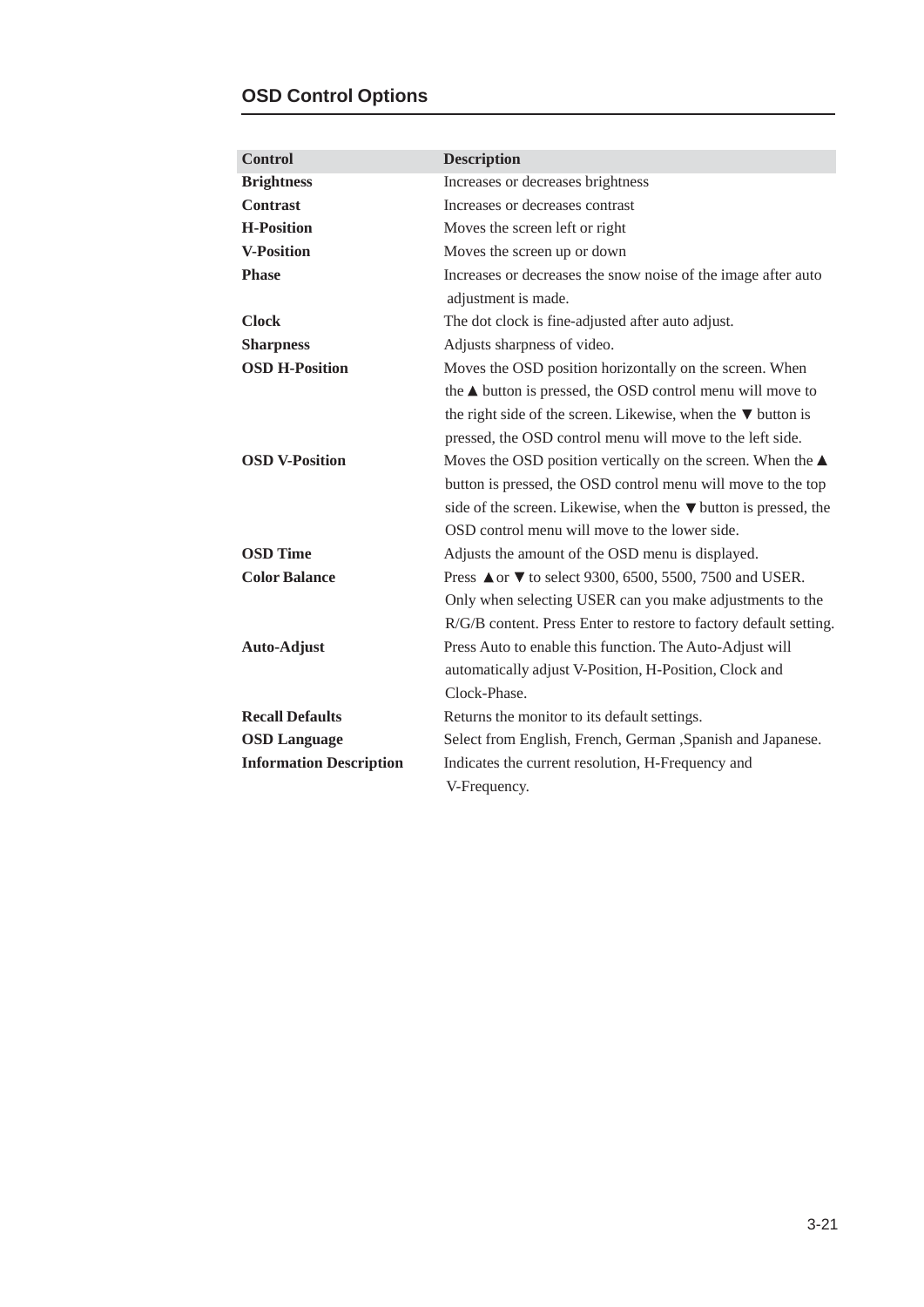To reduce the need for adjustment for different modes, the monitor has default setting modes that are most commonly used as given in the table below. If any of these display modes are detected, the monitor automatically adjusts the picture size and centering. When none of the mode is matched, the user can store their preferred modes in the user modes. The monitor is capable of storing up to 7 user modes. The only condition to store as a user mode is the new display information must have 1 KHz difference for horizontal frequency or 1 Hz for vertical frequency or the sync signal polarities are different from the default modes.

| Mode           | <b>Resolution</b>     | (KHz) | (MHz)  | H. Freq.<br>$\bf H$ | <b>Band Width</b><br>V |
|----------------|-----------------------|-------|--------|---------------------|------------------------|
| 1              | VGA 640 x 350 70 Hz   | 31.47 | 25.175 | $+$                 |                        |
| $\overline{2}$ | VGA 720 x 400 70 Hz   | 31.47 | 28.322 |                     | $^{+}$                 |
| 3              | VGA 640 x 480 60 Hz   | 31.47 | 25.175 |                     |                        |
| $\overline{4}$ | MAC 640 x 480 66 Hz   | 35.00 | 30.34  |                     |                        |
| 5              | VESA 640 x 480 72 Hz  | 37.86 | 31.5   |                     |                        |
| 6              | VESA 640 x 480 75 Hz  | 37.50 | 31.5   |                     |                        |
| 7              | VESA 800 x 600 56 Hz  | 35.16 | 36     | $^{+}$              | $^{+}$                 |
| 8              | VESA 800 x 600 60 Hz  | 37.88 | 40     | $^{+}$              | $^{+}$                 |
| 9              | VESA 800 x 600 75 Hz  | 46.88 | 49.5   | $^{+}$              | $^{+}$                 |
| 10             | VESA 800 x 600 72 Hz  | 48.08 | 50     | $^{+}$              | $^{+}$                 |
| 11             | MAC 832 x 624 75 Hz   | 49.72 | 57.283 |                     |                        |
| 12             | VESA 1024 x 768 60 Hz | 48.36 | 65     |                     |                        |
| 13             | SUN 1024 x 768 65 Hz  | 52.45 | 70.49  |                     |                        |
| 14             | VESA 1024 x 768 70 Hz | 56.48 | 75     |                     |                        |
| 15             | VESA 1024 x 768 75 Hz | 60.02 | 78.75  | $^{+}$              | $^{+}$                 |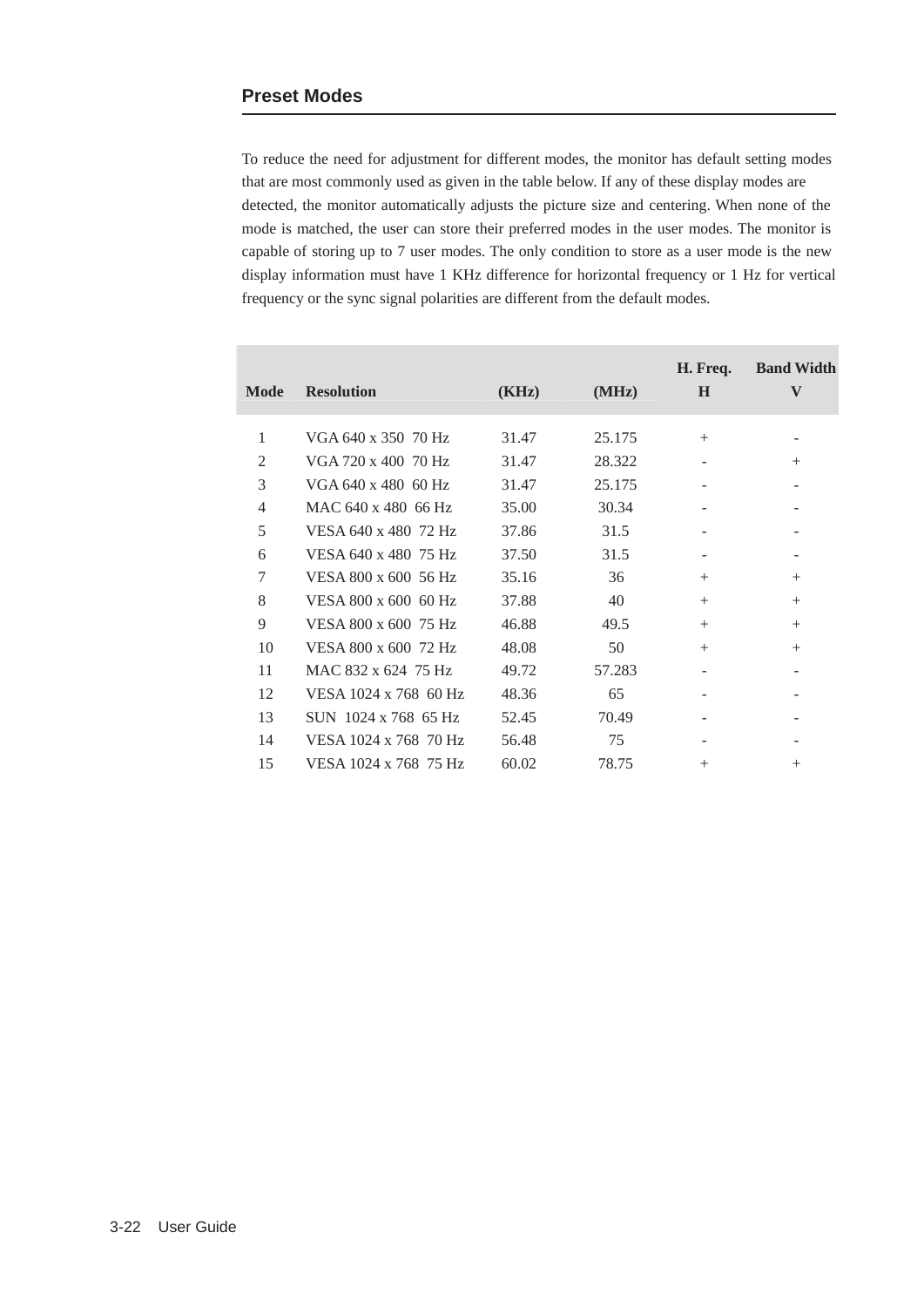The monitor is equipped with the power management function which automatically reduces the power consumption when not in use.

|             | <b>Power</b>       |
|-------------|--------------------|
| <b>Mode</b> | <b>Consumption</b> |
| On          | $<$ 30W            |
| Sleep       | $\langle$ 3W       |
| Off         | < 1W               |

It is recommend to switch the monitor off when it is not in use for a long time.

**NOTE:** The monitor automatically goes through the Power Management System (PMS) steps when it is idle. To release the monitor from PMS condition, press any key on the keyboard, Move the mouse or touch the touchscreen. In order for the touchscreen to bring the monitor from the power management system, the touchscreen function must be fully operational.

### **Display Angle**

For viewing clarity, the LCD can tilt forward (up to -5 degrees) or backward (up to 90 degrees.)



**CAUTION** In order to protect the LCD, be sure to hold the base when adjusting the LCD, and do **not** touch the screen.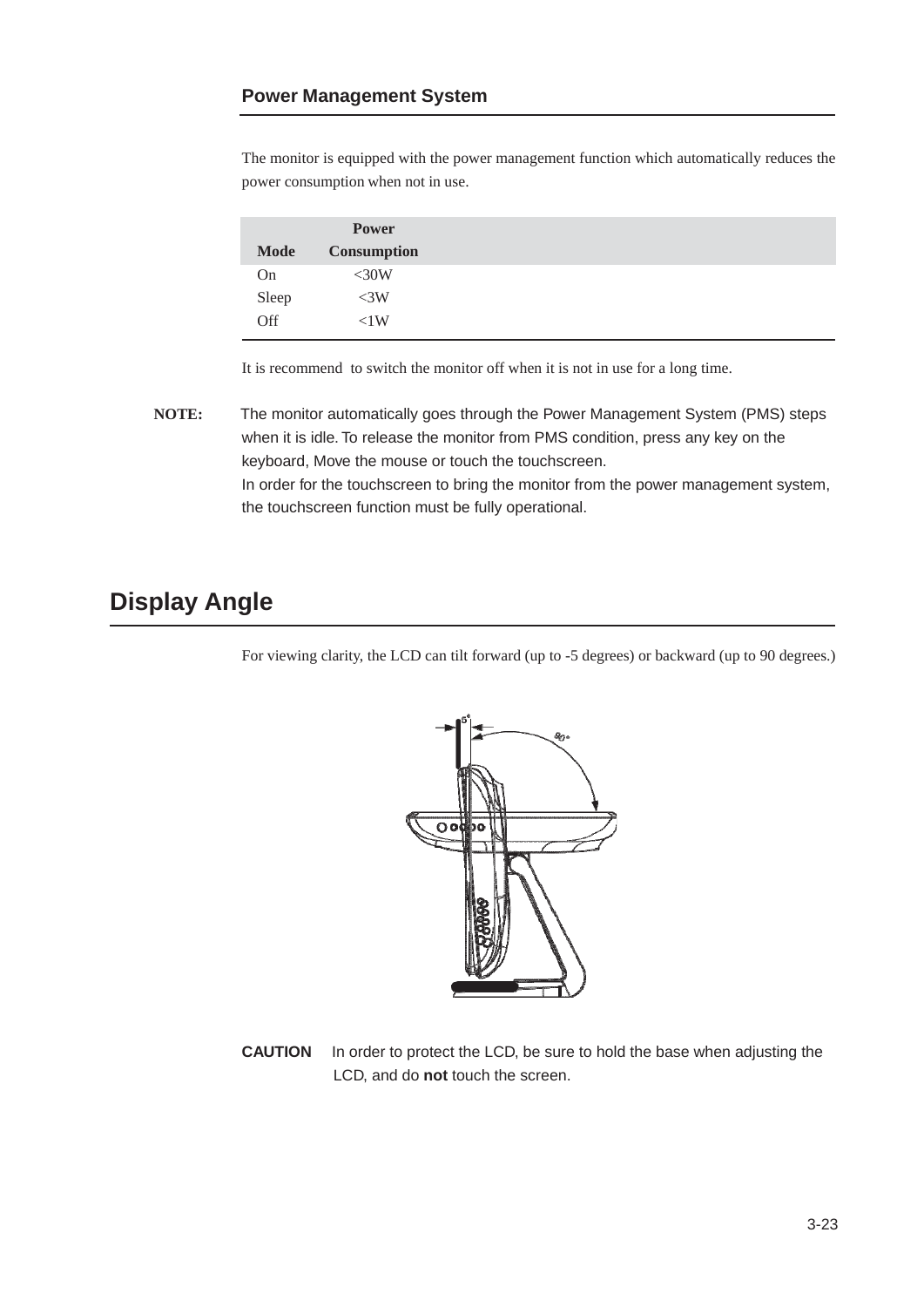When connected to Windows 7 computers, the touchmonitor can report 2 simultaneous touches.

The IntelliTouch Plus touchscreen can be re-calibrated to your displayed video image, if needed, through the Calibration function in the Elo driver control panel.

The IntelliTouch Plus driver will only support multiple monitor if they are all using the IntelliTouch Plus touch technology.

To use multiple IntelliTouch Plus monitors, double click on the EloConfig desktop shortcut to open up the Elo Touchscreen Configuration screen.



Select "Match Touch to Display…" to calibrate multiple monitors.

| elo Elo Touchscreen Configuration                                                             | 33                                  |
|-----------------------------------------------------------------------------------------------|-------------------------------------|
| Copyrights, Component versions, Build info.                                                   | About.                              |
| Restart Flo touch device service                                                              | <b>Restart Tablet Input Service</b> |
| Match touch input to a display (for English OS with<br>multiple monitors).                    | Match Touch to Display              |
| Align all touchmonitors.                                                                      | Align Elo Touchmonitors             |
| Device info. Edge acceleration. Disable touch.<br>Restore default calibration                 | Touchmonitor Properties             |
| Apply to all monitors: Hide cursor during calibration.<br>Increase size of Windows fitle bars | Common Settings                     |
| Elo support info. Download driver packages for<br>different platforms.                        | Online Support                      |
| Close                                                                                         |                                     |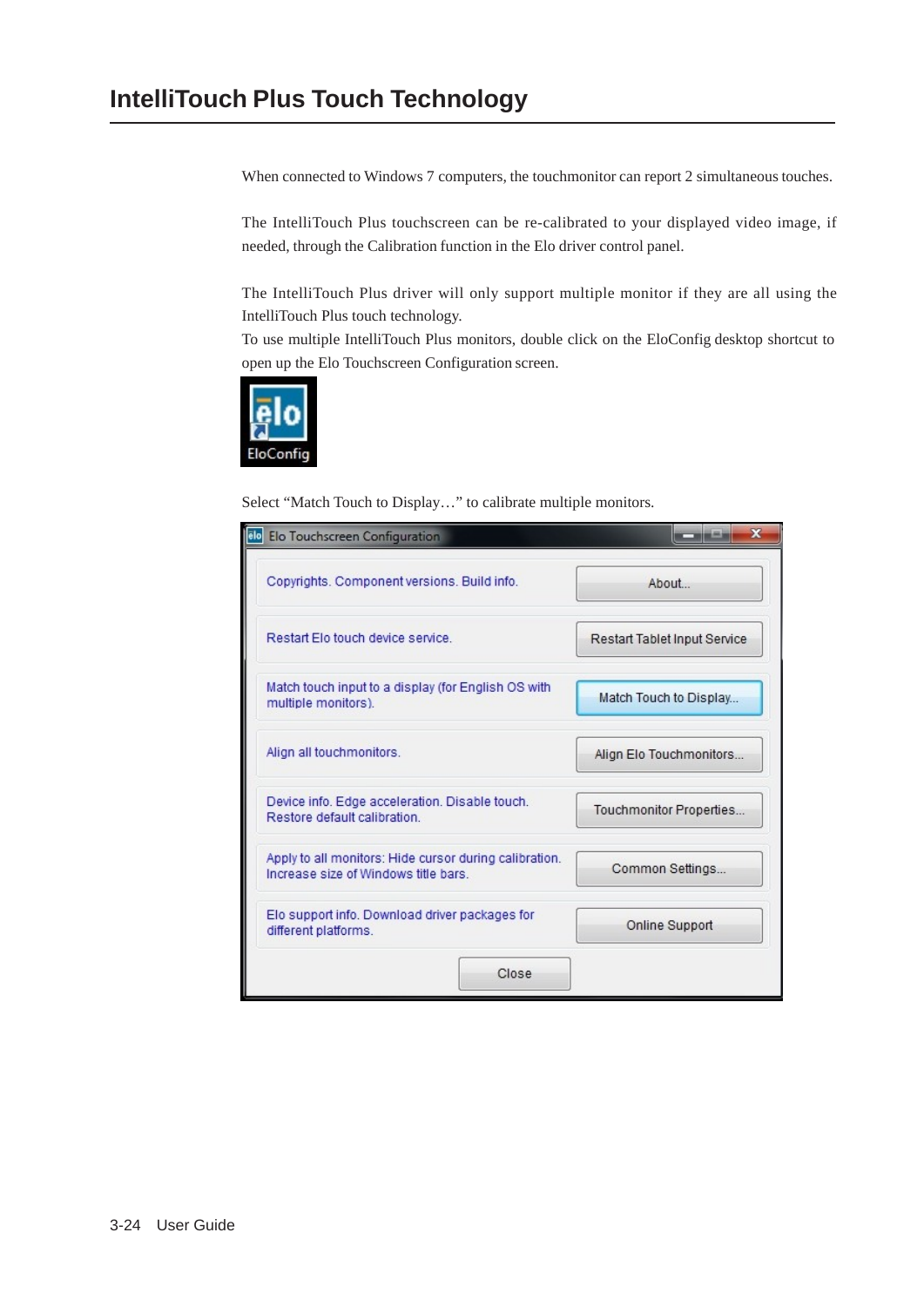When connected to Windows 7 computers, the touchmonitor can report 2 simultaneous touches. When connected to Windows XP computers, the touchmonitor reports single touches.

No additional drivers are required for this technology to work, it uses Windows HID drivers. No calibration is required for this technology.

### **Gesture Support**

The IntelliTouch Plus and Projected-Capacitive touch technologies enable several gestures that support single and multiple contacts. Refer to the Microsoft Website [http://msdn.microsoft.](http://msdn.microsoft/)  com/en-us/library/dd940543 on the various gestures that are supported in Windows 7.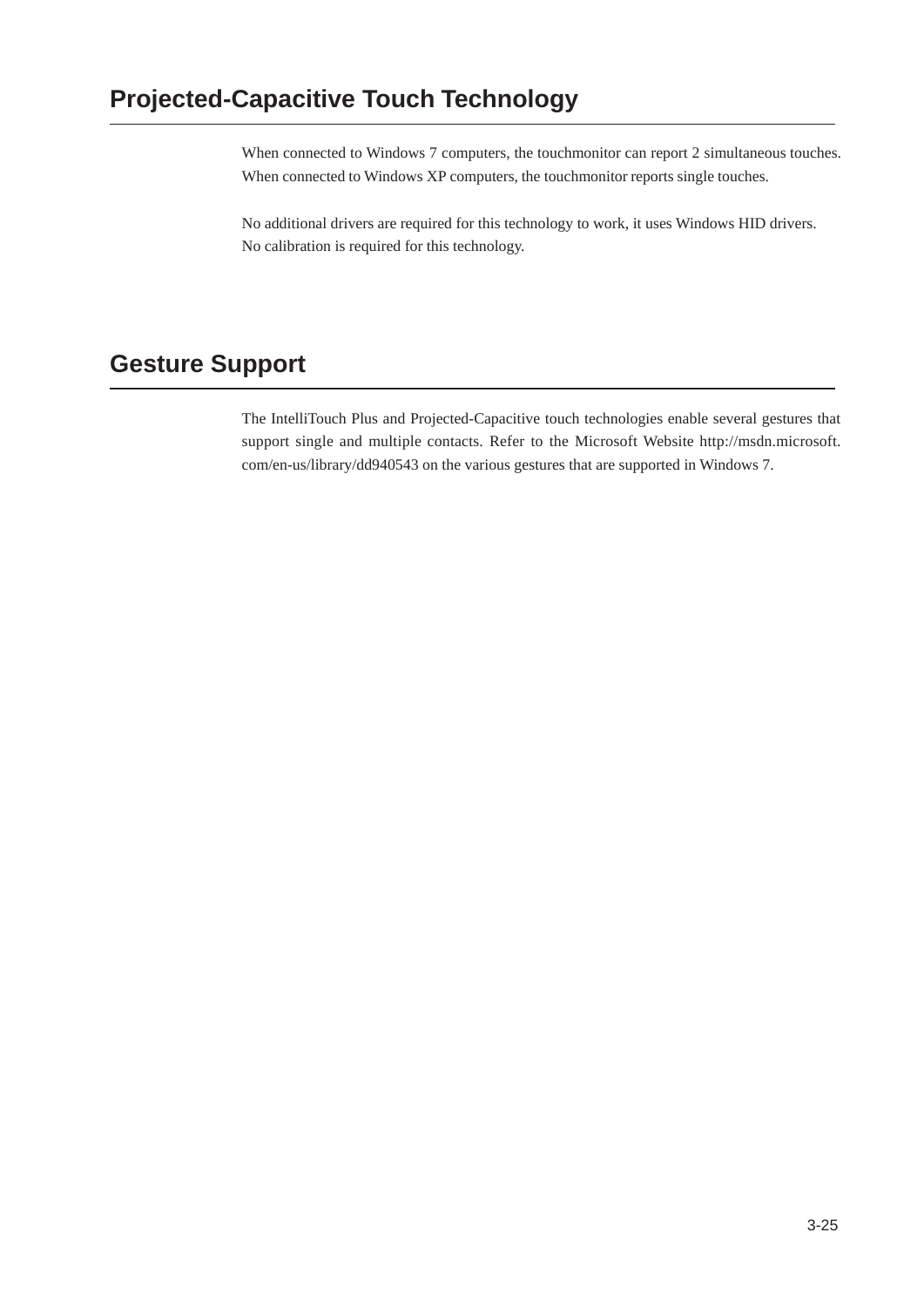# **4**

# **TROUBLESHOOTING**

If you are experiencing trouble with your touchmonitor, refer to the following table. If the problem persists, please contact your local dealer or the Elo service center.

### **Solutions to Common Problems**

| Problem                          | Suggestion(s)                                                     |
|----------------------------------|-------------------------------------------------------------------|
|                                  |                                                                   |
| The monitor does not respond     | 1. Check that the monitor's Power Switch is on.                   |
| when turning on the system.      | 2. Turn off the power and check the monitor's DC power cord       |
|                                  | and signal cable for proper connection.                           |
|                                  |                                                                   |
| Characters on the screen are dim | Refer to the About Touchmonitor Adjustments section to adjust the |
|                                  |                                                                   |
|                                  | brightness.                                                       |
|                                  |                                                                   |
| The video is blank               | 1. During operation, the monitor screen may automatically turn    |
|                                  | off as a result of the Power Saving feature. Press any key to see |
|                                  | if the screen reappears.                                          |
|                                  | 2. Refer to the About Touchmonitor Adjustments section to         |
|                                  | adjust the brightness.                                            |
|                                  |                                                                   |
| Screen flashes when initialized  | Turn the monitor off then turn it on again.                       |
|                                  |                                                                   |
| "Out of Range" display           | Reconfigure the resolution of your computer to make one of the    |
|                                  |                                                                   |
|                                  | monitor's supported video mode (see Appendix C). See Appendix A   |
|                                  | for more information on resolution.                               |
|                                  |                                                                   |
| Touch doesn't work               | Make sure the touch cable is securely attached at both ends.      |
|                                  |                                                                   |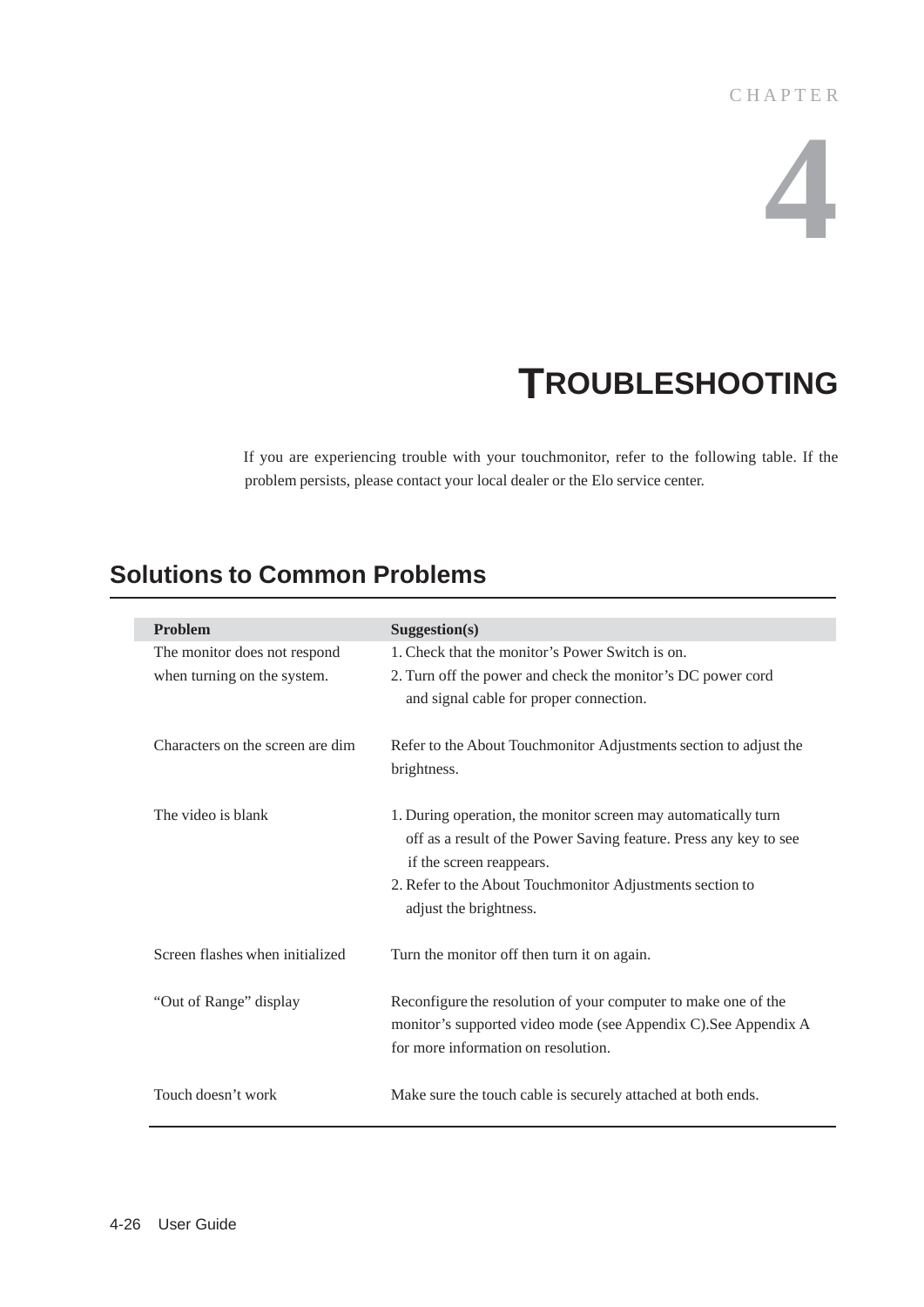### A P P E N D I X



# **NATIVE RESOLUTION**

The native resolution of a monitor is the resolution level at which the LCD panel is designed to perform best. For the LCD touchmonitor, the native resolution is 1024 x 768 for the 15 inch size. In almost all cases, screen images look best when viewed at their native resolution. The resolution setting of a monitor can be lowered but not increased.

| <b>Input Video</b>      | $15"$ LCD                             |
|-------------------------|---------------------------------------|
| 640 x 480 (VGA)         | Transforms input format to 1024 x 768 |
| 800 x 600 (SVGA)        | Transforms input format to 1024 x 768 |
| $1024 \times 768$ (XGA) | Displays in Native Resolution         |

The native resolution of an LCD is the actual number of pixels horizontally in the LCD by the number of pixels vertically in the LCD. LCD resolution is usually represented by the following symbols:

| VGA         | $640 \times 480$   |
|-------------|--------------------|
| <b>SVGA</b> | 800 x 600          |
| <b>XGA</b>  | $1024 \times 768$  |
| <b>SXGA</b> | 1280 x 1024        |
| UXGA        | $1600 \times 1200$ |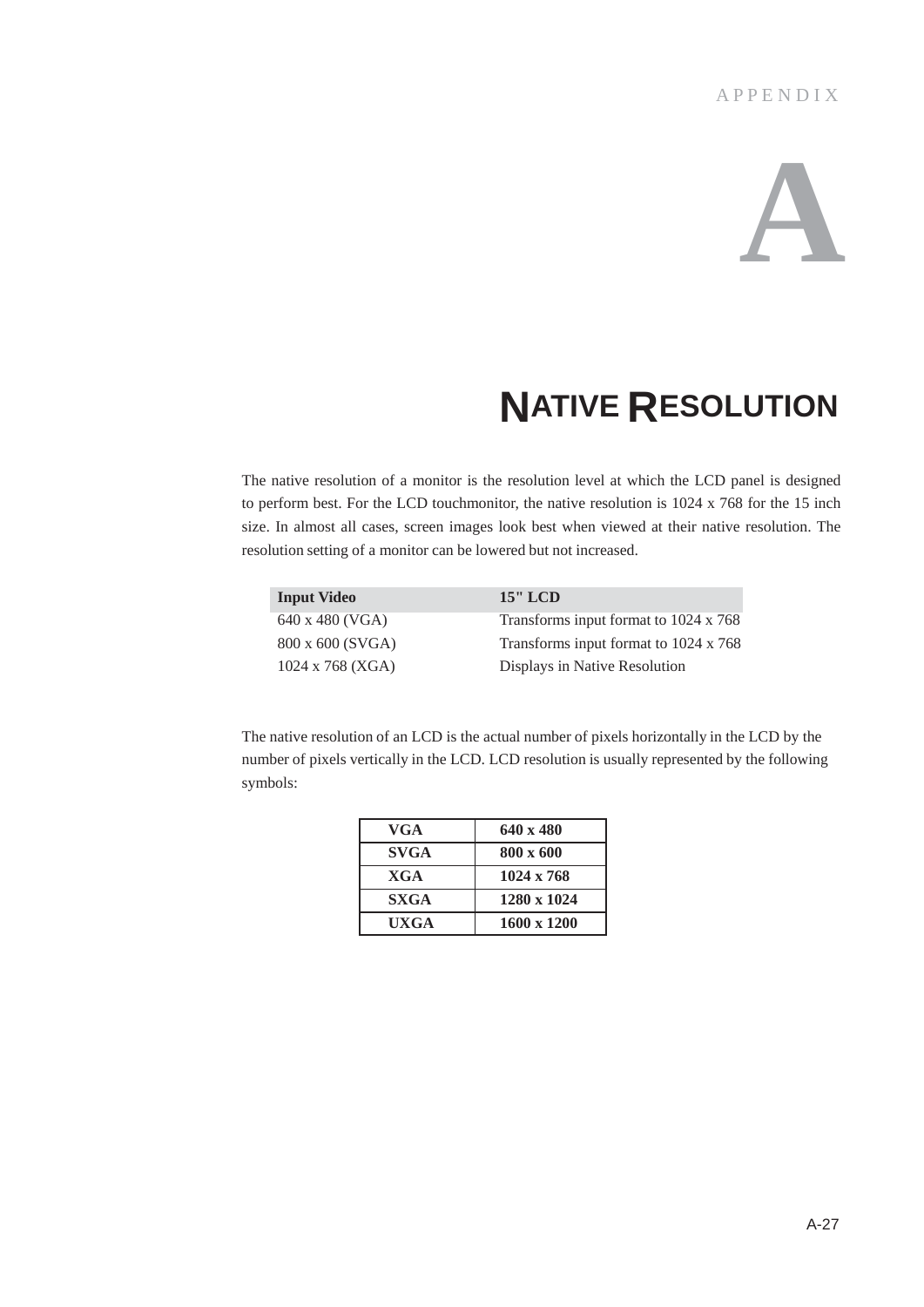As an example, a SVGA resolution LCD panel has 800 pixels horizontally by 600 pixels vertically. Input video is also represented by the same terms. XGA input video has a format of 1024 pixels horizontally by 768 pixels vertically. When the input pixels contained in the video input format match the native resolution of the panel, there is a one to one correspondence of mapping of input video pixels to LCD pixels. As an example, the pixel in column 45 and row 26 of the input video is in column 45 and row 26 of the LCD. For the case when the input video is at a lower resolution than the native resolution of the LCD, the direct correspondence between the video pixels and the LCD pixels is lost. The LCD controller can compute the correspondence between video pixels and LCD pixels using algorithms contained on its controller. The accuracy of the algorithms determines the fidelity of conversion of video pixels to LCD pixels. Poor fidelity conversion can result in artifacts in the LCD displayed image such as varying width characters.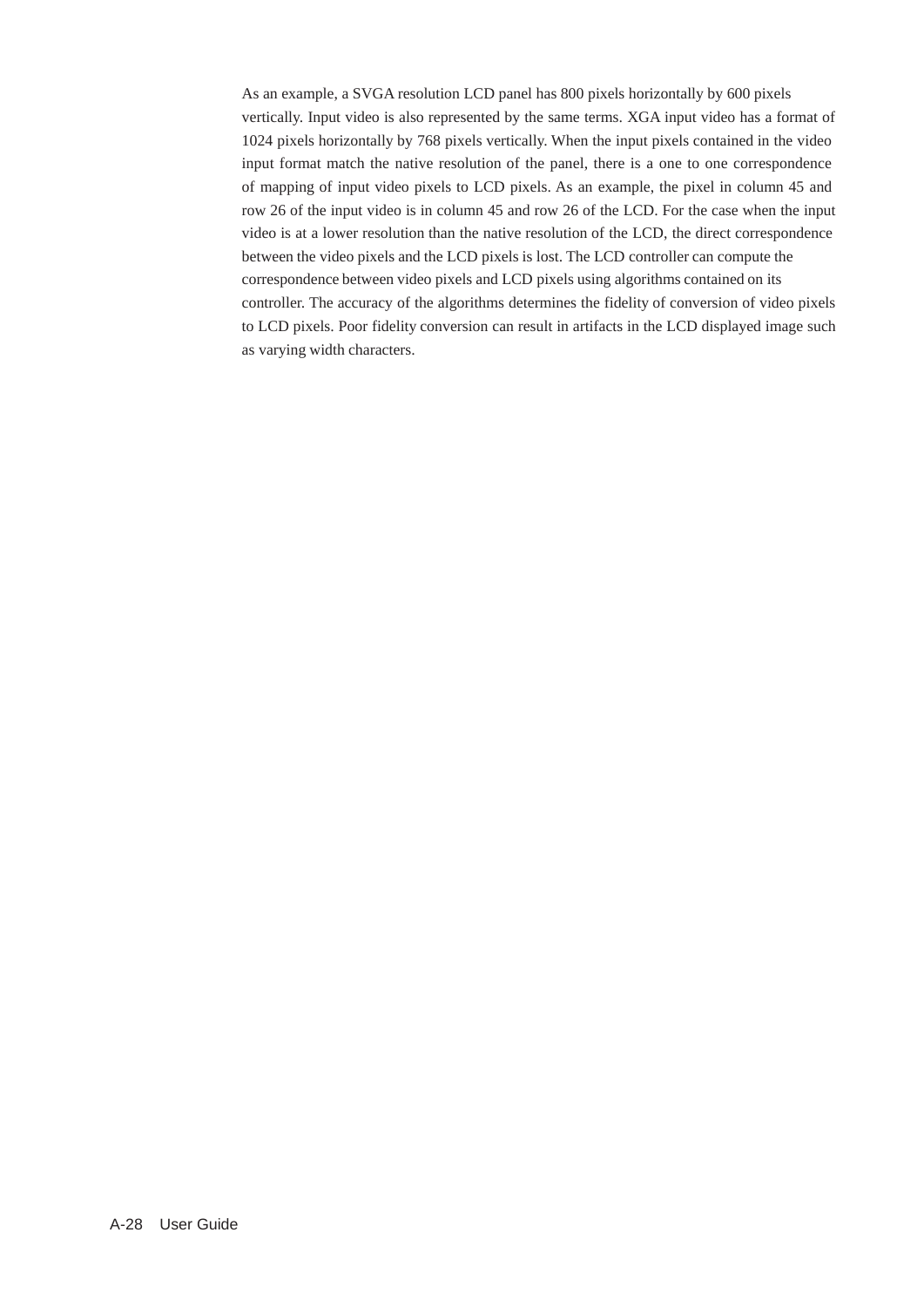# **B**

# **TOUCHMONITOR SAFETY**

This manual contains information that is important for the proper setup and maintenance of your touchmonitor. Before setting up and powering on your new touchmonitor, read through this manual, especially Chapter 2 (Installation), and Chapter 3 (Operation).

- 1 To reduce the risk of electric shock, follow all safety notices and never open the touchmonitor case.
- 2 Turn off the product before cleaning.
- 3 The slots located on the sides and top of the touchmonitor case are for ventilation. Do not block or insert anything inside the ventilation slots.
- 4 It is important that your touchmonitor remains dry. Do not pour liquid into or onto your touchmonitor. If your touchmonitor becomes wet do not attempt to repair it yourself.

Ensure that your installation/setup is designed/equipped to maintain operating temperature within the specified operating conditions (refer to the section TouchMonitor Specifications).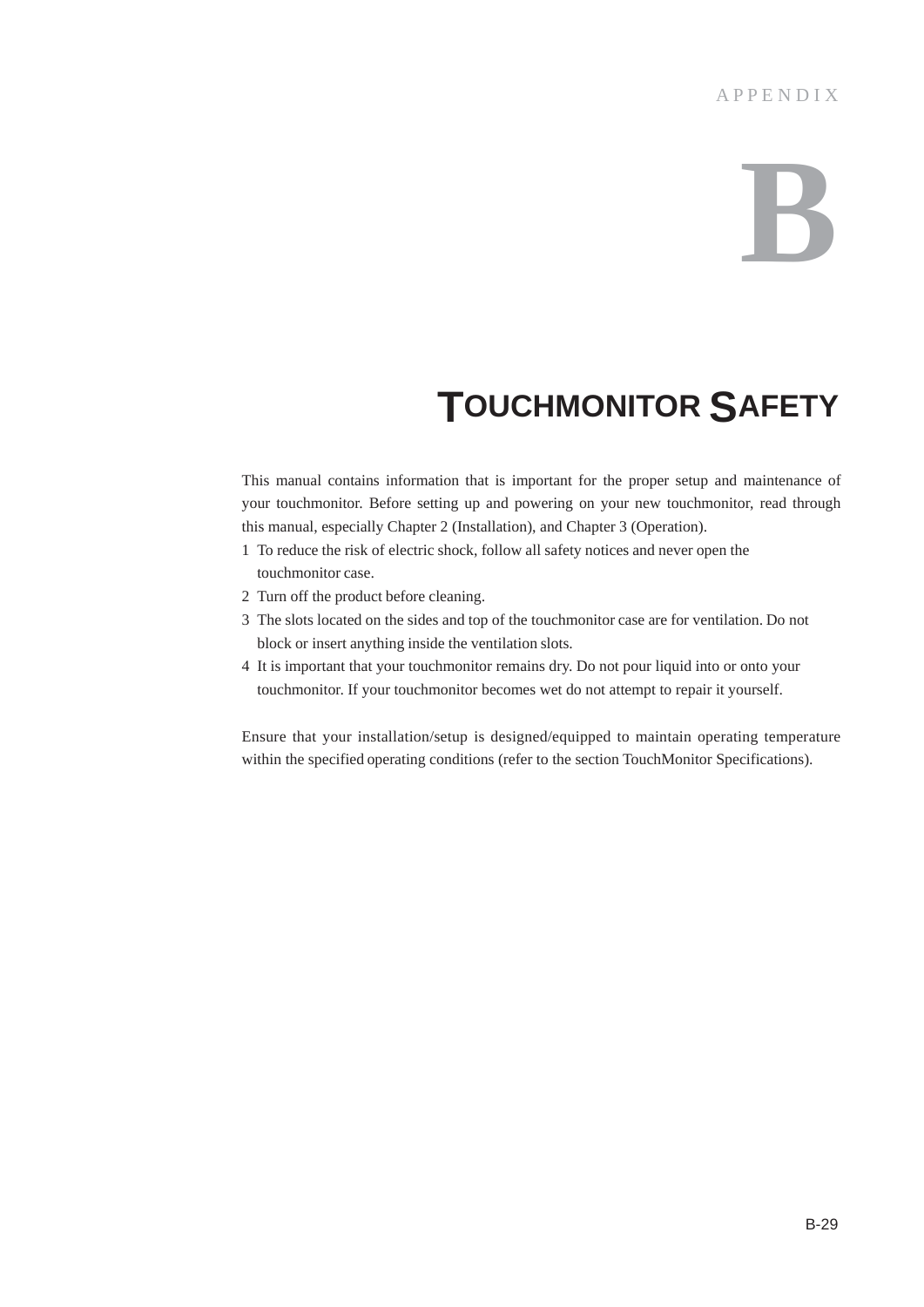The following tips will help keep your touchmonitor functioning at the optimal level.

- To avoid risk of electric shock, do not disassemble the brick power supply or display unit cabinet. The unit is not user serviceable. Remember to unplug the display unit from the power outlet before cleaning.
- Do not use alcohol (methyl, ethyl or isopropyl) or any strong dissolvent. Do not use thinner or benzene, abrasive cleaners or compressed air.
- To clean the display unit cabinet, use a cloth lightly dampened with a mild detergent.
- Avoid getting liquids inside your touchmonitor. If liquid does get inside, have a qualified service technician check it before you power it on again.
- Do not wipe the screen with a cloth or sponge that could scratch the surface.
- To clean the touchscreen, use window or glass cleaner. Put the cleaner on a clean cloth and wipe the touchscreen. Never apply the cleaner directly to the touchscreen.



### **Warning**

This product consists of devices that may contain mercury, which must be recycled or disposed of in accordance with local, state, or federal laws. (Within this system, the backlight lamps in the monitor display contain mercury.)



### **Waste Electrical and Electronic Equipment(WEEE) Directive**

In the European Union, this label indicates that this product should not be disposed of with household waste. It should be deposited at an appropriate facility to enable recovery and recycling.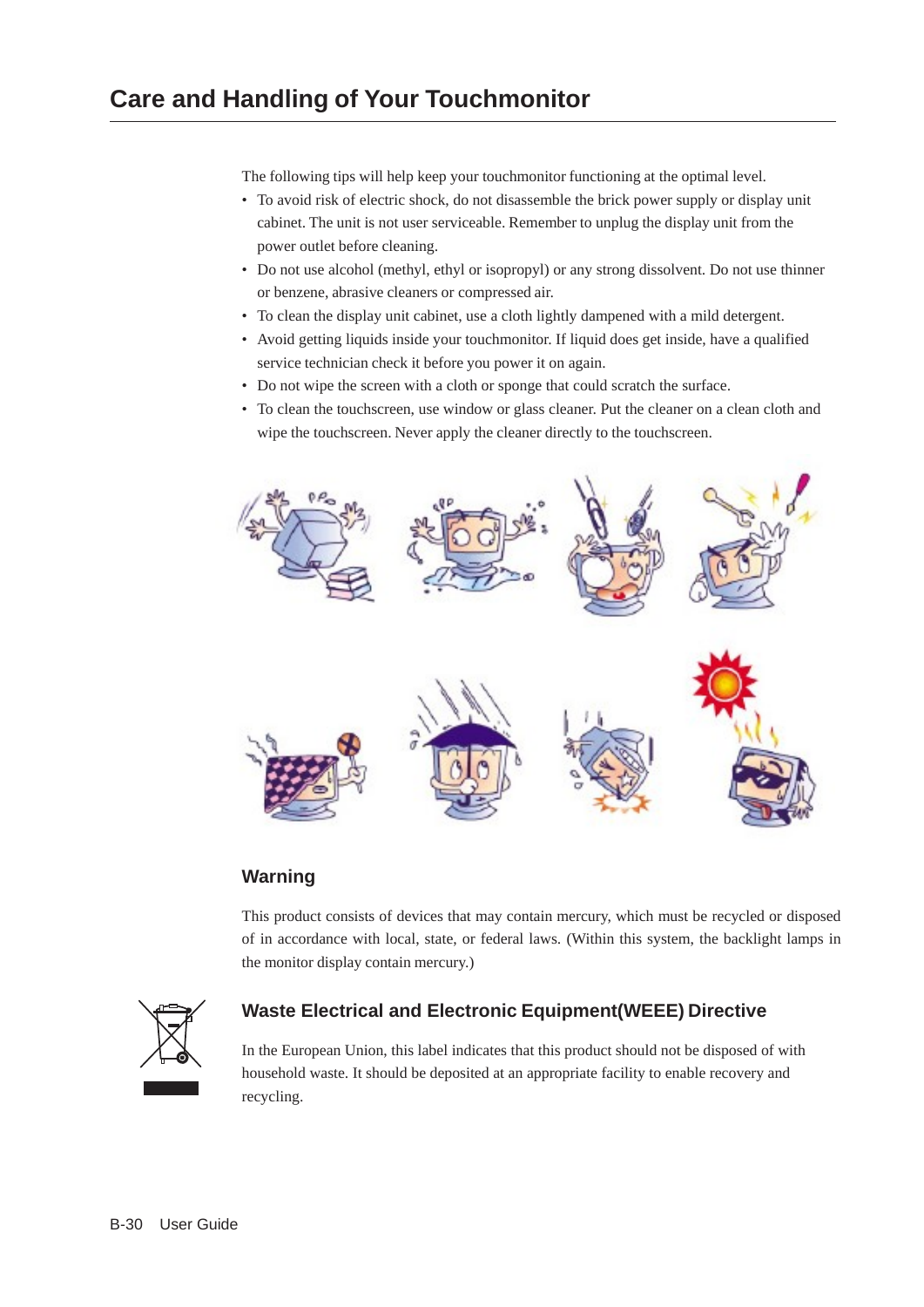A P P E N D I X

# **C**

# **TECHNICAL SPECIFICATIONS**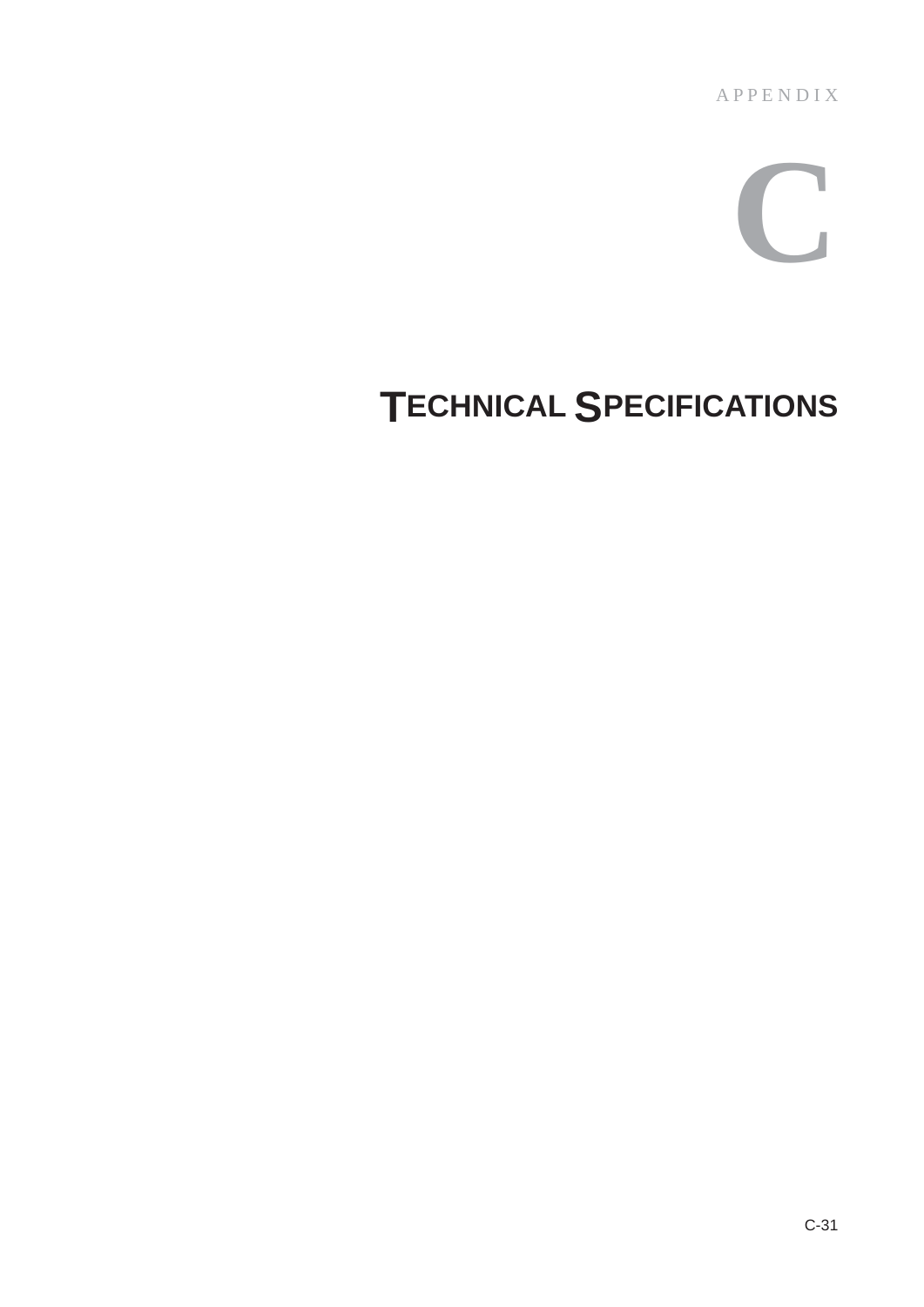## **Touchmonitor Specifications**

| <b>Model</b>                  |             | 1515L                                                                                 |
|-------------------------------|-------------|---------------------------------------------------------------------------------------|
| <b>LCD Display</b>            |             | 15" TFT Active Matrix Panel                                                           |
| <b>Display Size</b>           |             | $304.(H) \times 228.(V) \text{ mm}$                                                   |
| <b>Pixel Pitch</b>            |             | $0.297(H)$ x $0.297(V)$ mm                                                            |
| <b>Display Mode</b>           |             | VGA 640 x 350 (70Hz)                                                                  |
|                               |             | VGA 720 x 400 (70Hz)                                                                  |
|                               |             | VGA 640 x 480 (60 / 72/ 75Hz)                                                         |
|                               |             | SVGA 800 x 600 (56 / 60 / 72/ 75Hz)                                                   |
|                               |             | XGA 1024 x 768 (60 / 70 / 75Hz)                                                       |
| <b>Max. Resolution</b>        |             | XGA (1024 x 768) at 75Hz maximum                                                      |
| <b>Contrast Ratio</b>         |             | $500:1$ (typical)                                                                     |
| <b>Brightness</b>             |             | Non Touch: typical $250 \text{ Cd/m}^2$ ; Min $200 \text{Cd/m}^2$                     |
|                               |             | AccuTouch: typical 200 Cd/m2; Min 150 Cd/m <sup>2</sup>                               |
|                               |             | IntelliTouch: typical 225 $Cd/m^2$ ; Min 170 $Cd/m^2$                                 |
|                               |             | Acoustic Pulse Recognition: typical 225 Cd/m <sup>2</sup> ; Min 170 Cd/m <sup>2</sup> |
|                               |             | Projected-Capacitive: typical 225 Cd/m <sup>2</sup> ; Min 176 Cd/m <sup>2</sup>       |
|                               |             | IntelliTouch Plus: typical 225 Cd/m <sup>2</sup> ; Min 170 Cd/m <sup>2</sup>          |
| <b>Response Time</b>          |             | Tr: 5.7 ms Tf: 6ms (Typ.)                                                             |
| <b>Display Color</b>          |             | 16.2M                                                                                 |
| <b>Viewing Angle</b>          |             | Vertical $-60^{\circ}/+65^{\circ}$ or $125^{\circ}$ total                             |
|                               |             | Horizontal +70 $\degree$ or 140 $\degree$ total                                       |
| <b>Input Signal</b>           | Video       | R.G.B. Analog 0.7Vp-p, 75 ohm                                                         |
|                               | Sync        | TTL Positive or Negative                                                              |
| <b>Signal Connector</b>       |             | Mini D-Sub 15 pin                                                                     |
| <b>Side Controls</b>          |             | Menu, $\bullet$ , $\bullet$ , Select, Power                                           |
| <b>OSD</b>                    |             | Contrast, Brightness, H-Position, V-Position,                                         |
|                               |             | Color Temperature, Phase, Clock, OSD Time, Recall,                                    |
|                               |             | Language: English, French, German, Spanish, Japanese                                  |
| Plug & Play                   |             | DDC 2B                                                                                |
| <b>Touch Panel (optional)</b> |             | AccuTouch/IntelliTouch/Acustic Pulse Recognition                                      |
|                               |             | Projected-Capacitive/IntelliTouch Plus                                                |
| <b>Power Adapter</b>          |             | Input AC 100-240V, 50-60Hz                                                            |
| <b>Operating Conditions</b>   | Temperature | $0^{\circ}C \sim 40^{\circ}C (32^{\circ}F \sim 104^{\circ}F)$                         |
|                               | Humidity    | $20\% \sim 80\%$ (No Condensation)                                                    |
|                               | Altitude    | To 12,000 Feet                                                                        |
| <b>Storage Conditions</b>     | Temperature | $-20^{\circ}$ C ~ 60 $^{\circ}$ C ( $-4^{\circ}$ F ~ 140 $^{\circ}$ F)                |
|                               | Humidity    | $10\% \sim 90\%$ (No Condensation)                                                    |
| <b>Dimensions (HxWxD)</b>     |             | 372.8 x 310 x 175mm                                                                   |
| <b>Weight (Net)</b>           |             | 5Kg                                                                                   |
| <b>Certifications</b>         |             | UL, C-UL, FCC-B, CE, VCCI, C-Tick, MPRII, S(Semko)                                    |

Note: Use a UL and IEC certified external AC adapter with a limited power source(marked LPS) rated 12 Vdc, 2.5A.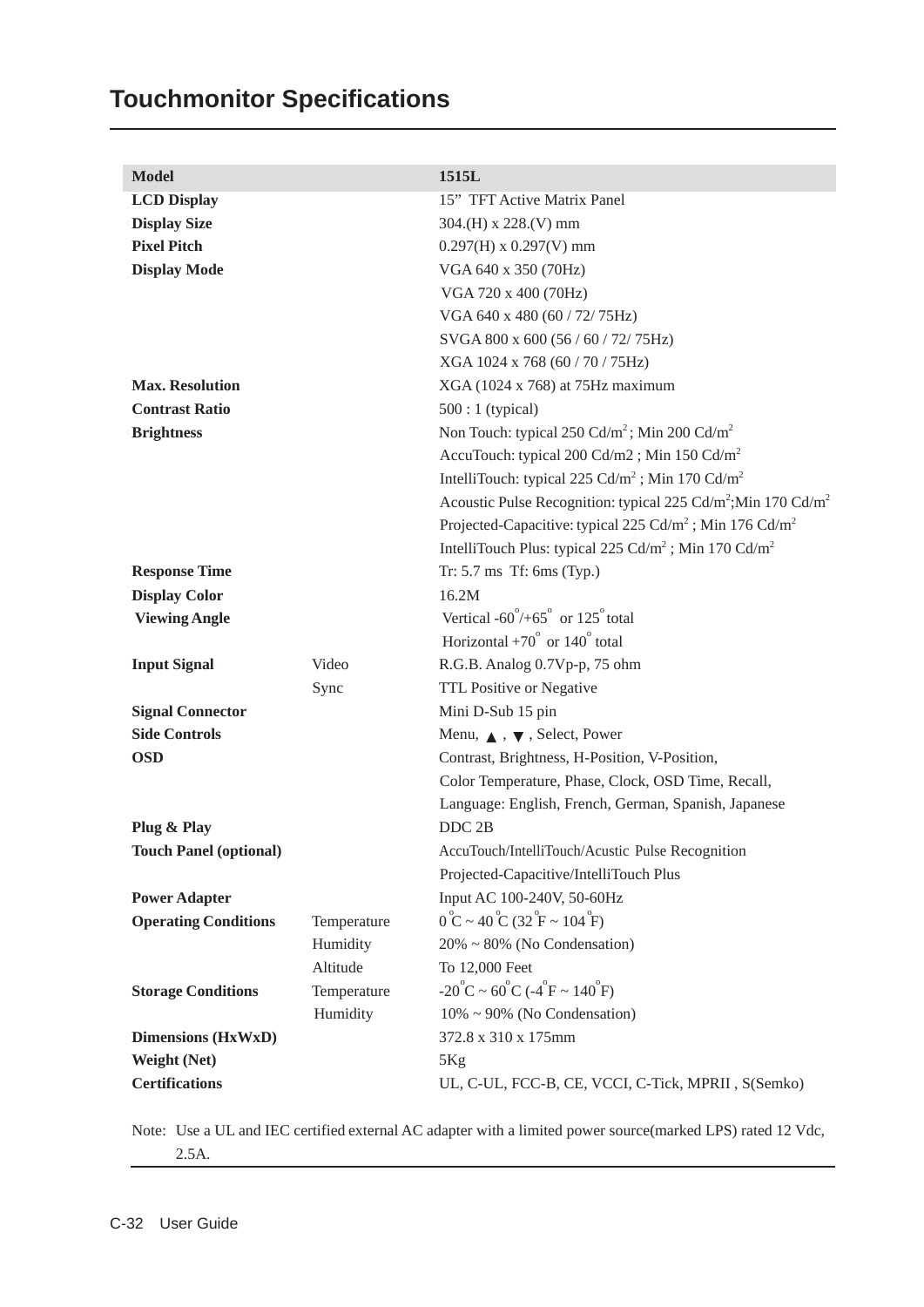# 15" LCD Touchmonitor (1515L) Dimensions

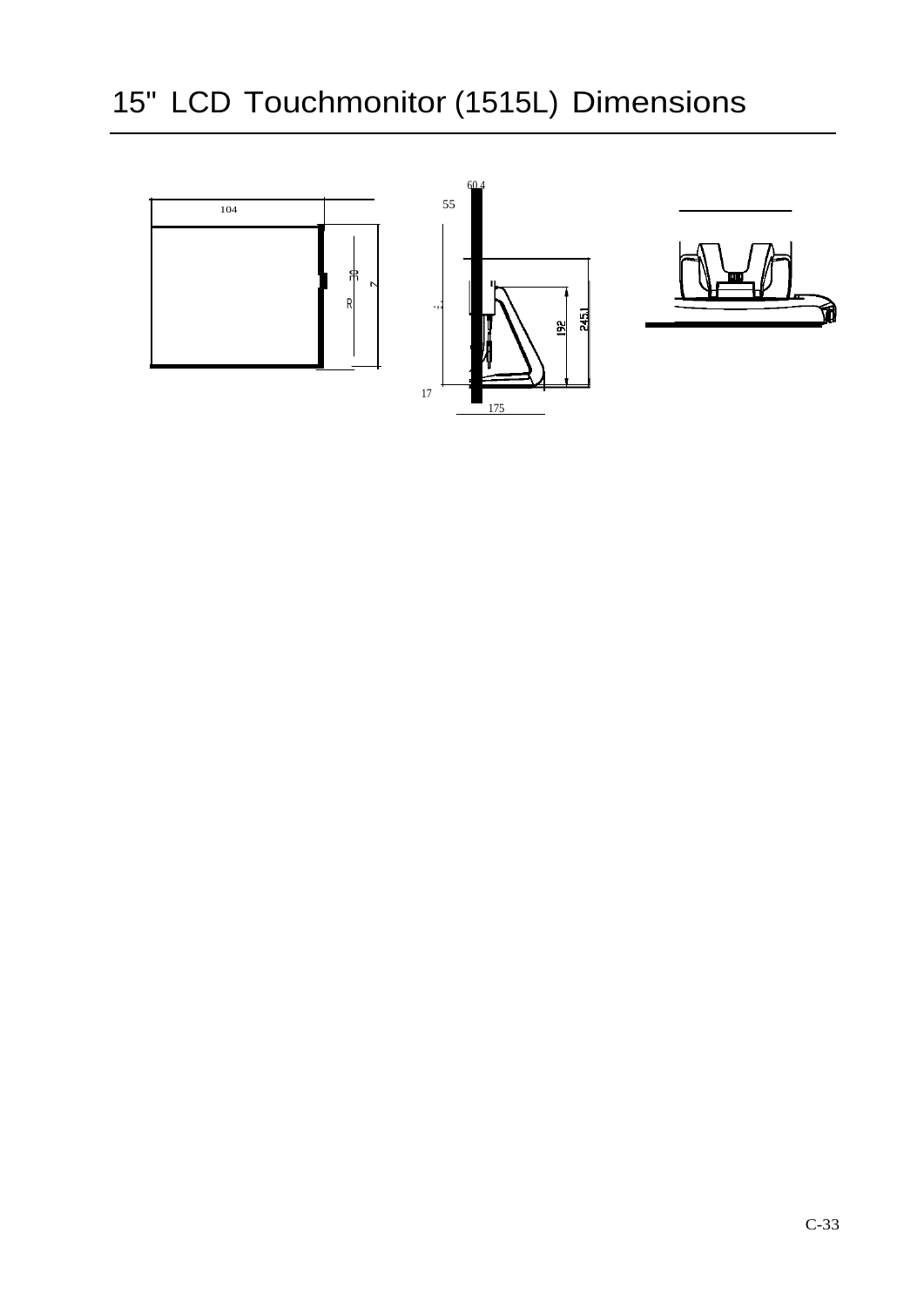### **I. Electrical Safety Information:**

- A) Compliance is required with respect to the voltage, frequency, and current requirements indicated on the manufacturer's label. Connection to a different power source than those specified herein will likely result in improper operation, damage to the equipment or pose a fire hazard if the limitations are not followed.
- B) There are no operator serviceable parts inside this equipment. There are hazardous voltages generated by this equipment which constitute a safety hazard. Service should be provided only by a qualified service technician.
- C) Contact a qualified electrician or the manufacturer if there are questions about the installation prior to connecting the equipment to mains power.

### **II. Emissions and Immunity Information**

- A) Notice to Users in the United States: This equipment has been tested and found to comply with the limits for a Class B digital device, pursuant to Part 15 of FCC Rules. These limits are designed to provide reasonable protection against harmful interference in a residential installation. This equipment generates, uses, and can radiate radio frequency energy, and if not installed and used in accordance with the instructions, may cause harmful interference to radio communications.
- B) Notice to Users in Canada: This equipment complies with the Class B limits for radio noise emissions from digital apparatus as established by the Radio Interference Regulations of Industrie Canada.
- C) Notice to Users in the European Union: Use only the provided power cords and interconnecting cabling provided with the equipment. Substitution of provided cords and cabling may compromise electrical safety or CE Mark Certification for emissions or immunity as required by the following standards:

This Information Technology Equipment (ITE) is required to have a CE Mark on the manufacturer's label which means that the equipment has been tested to the following Directives and Standards: This equipment has been tested to the requirements for the CE Mark as required by EMC Directive 2004/108/EC indicated in European Standard EN 55022 Class B and the Low Voltage Directive 2006/95/EC as indicated in European Standard EN 60950.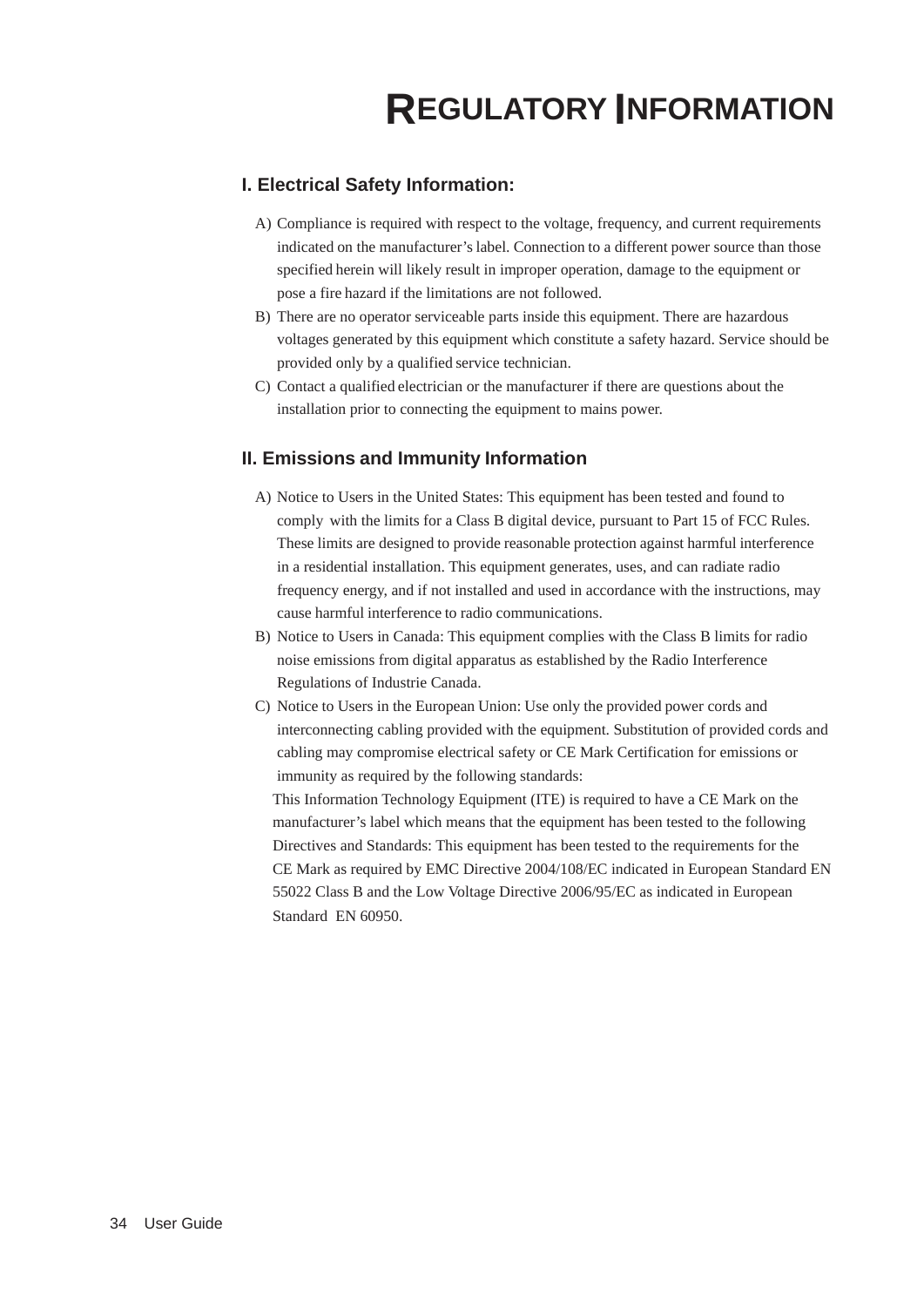D) General Information to all Users: This equipment generates, uses and can radiate radio frequency energy. If not installed and used according to this manual the equipment may cause interference with radio and television communications. There is, however, no guarantee that interference will not occur in any particular installation due to site-specific factors.

1) In order to meet emission and immunity requirements, the user must observe the following:

- a) Use only the provided I/O cables to connect this digital device with any computer.
- b) To ensure compliance, use only the provided manufacturer's approved line cord.
- c) The user is cautioned that changes or modifications to the equipment not expressly approved by the party responsible for compliance could void the user's authority to operate the equipment.
- 2) If this equipment appears to cause interference with radio or television reception, or any other device:
	- a) Verify as an emission source by turning the equipment off and on.
	- b) If you determine that this equipment is causing the interference, try to correct the interference by using one or more of the following measures:
		- i) Move the digital device away from the affected receiver.
		- ii) Reposition (turn) the digital device with respect to the affected receiver.
		- iii) Reorient the affected receiver's antenna.
		- iv)Plug the digital device into a different AC outlet so the digital device and the receiver are on different branch circuits.
		- v) Disconnect and remove any I/O cables that the digital device does not use. (Unterminated I/O cables are a potential source of high RF emission levels.)
		- vi) Plug the digital device into only a grounded outlet receptacle. Do not use AC adapter plugs. (Removing or cutting the line cord ground may increase RF emission levels and may also present a lethal shock hazard to the user.)

If you need additional help, consult your dealer, manufacturer, or an experienced radio or television technician.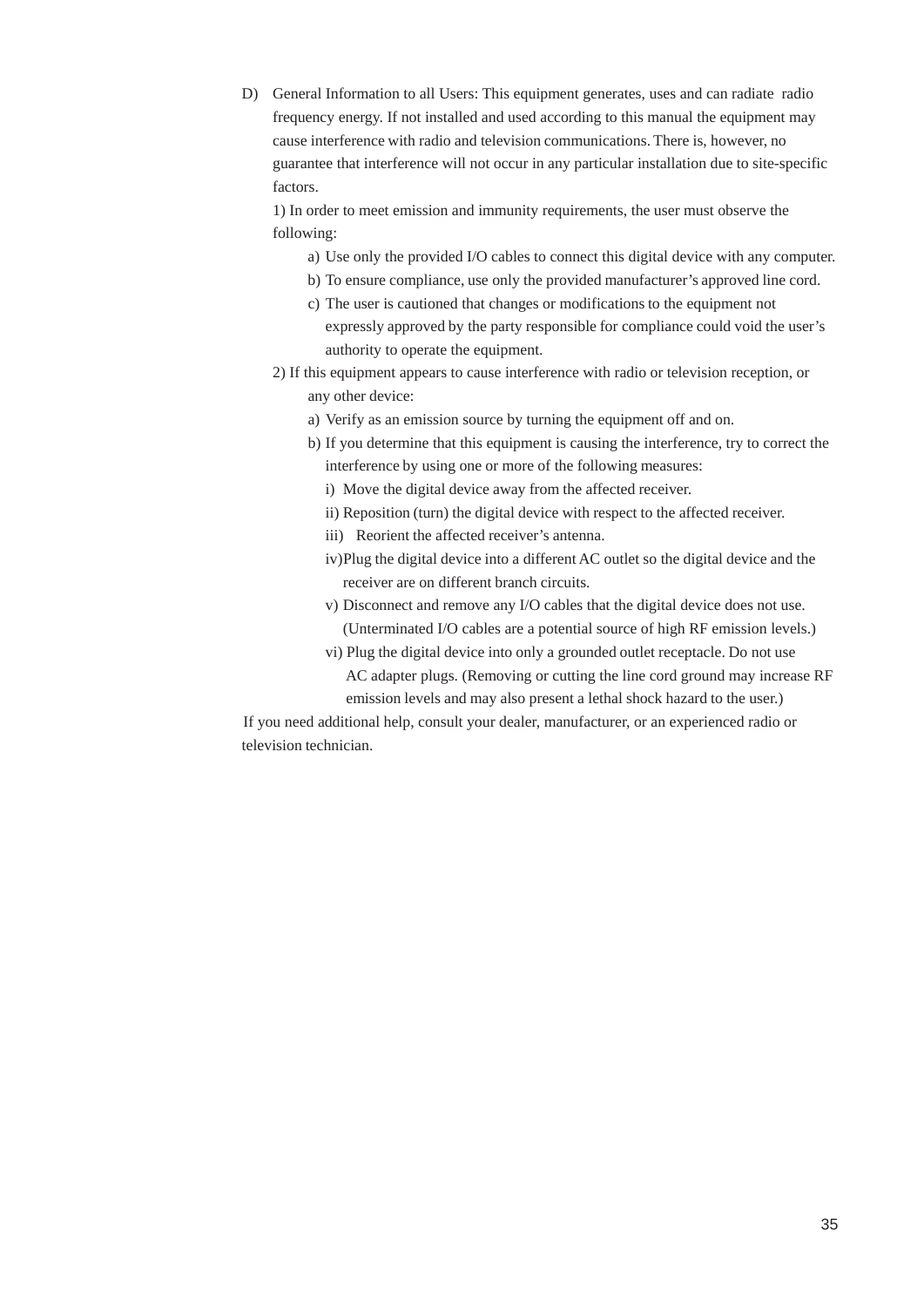### **III. Agency Certifications**

The following certifications have been issued for this monitor:

- Australia C-Tick
- Canada cUL
- Canada IC
- China CCC (Asia models only)
- China RoHS (Asia models only)
- Europe CE
- Japan VCCI
- United States FCC
- United States UL
- Argentina S-mark
- Taiwan BSMI (Asia models only)
- Korea MIC (Asia models only)

This class B digital apparatus meets all requirements of the Canadian Interference-Causing Equipment Regulations.

Cet appareil numérique de la classe B respecte toutes les exigences du Règlement sur le matériel brouilleur du Canada.

This device complies with Part 15 of the FCC Rules. Operation is subject to the following two conditions: (1) This device may not cause harmful interference, and (2) This device must accept any interference reveived, including interference that may cause undesired operation.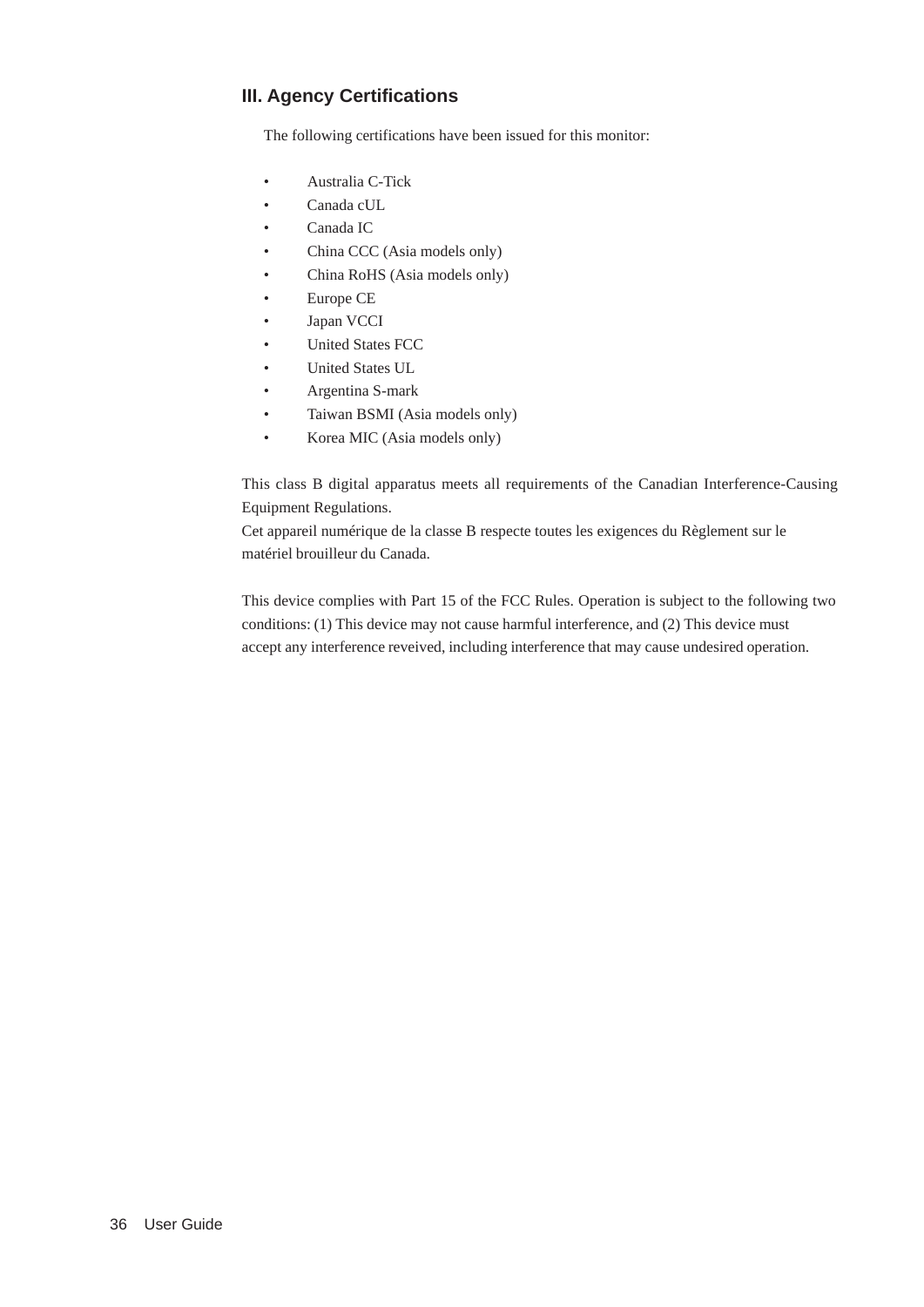# **WARRANTY**

Except as otherwise stated herein or in an order acknowledgment delivered to Buyer, Seller warrants to Buyer that the Product shall be free of defects in materials and workmanship. The warranty for the touchmonitors and components of the product is 3 (three) years. Seller makes no warranty regarding the model life of components. Seller's suppliers may at any time and from time to time make changes in the components delivered as Products or components. Buyer shall notify Seller in writing promptly (and in no case later than thirty (30) days after discovery) of the failure of any Product to conform to the warranty set forth above; shall describe in commercially reasonable detail in such notice the symptoms associated with such failure; and shall provide to Seller the opportunity to inspect such Products as installed, if possible. The notice must be received by Seller during the Warranty Period for such product, unless otherwise directed in writing by the Seller. Within thirty (30) days after submitting such notice, Buyer shall package the allegedly defective Product in its original shipping carton(s) or a functional equivalent and shall ship to Seller at Buyer's expense and risk. Within a reasonable time after receipt of the allegedly defective Product and verification by

Seller that the Product fails to meet the warranty set forth above, Seller shall correct such failure by, at Seller's options, either (i) modifying or repairing the Product or (ii) replacing the Product. Such modification, repair, or replacement and the return shipment of the Product with

minimum insurance to Buyer shall be at Seller's expense. Buyer shall bear the risk of loss or damage in transit, and may insure the Product. Buyer shall reimburse Seller for

transportation cost incurred for Product returned but not found by Seller to be defective.

Modification or repair, of Products may, at Seller's option, take place either at Seller's facilities or at Buyer's premises. If Seller is unable to modify, repair, or replace a Product to conform to the warranty set forth above, then Seller shall, at Seller's option, either refund to Buyer or credit to Buyer's account the purchase price of the Product less depreciation calculated on a straight-line basis over Seller's stated Warranty Period.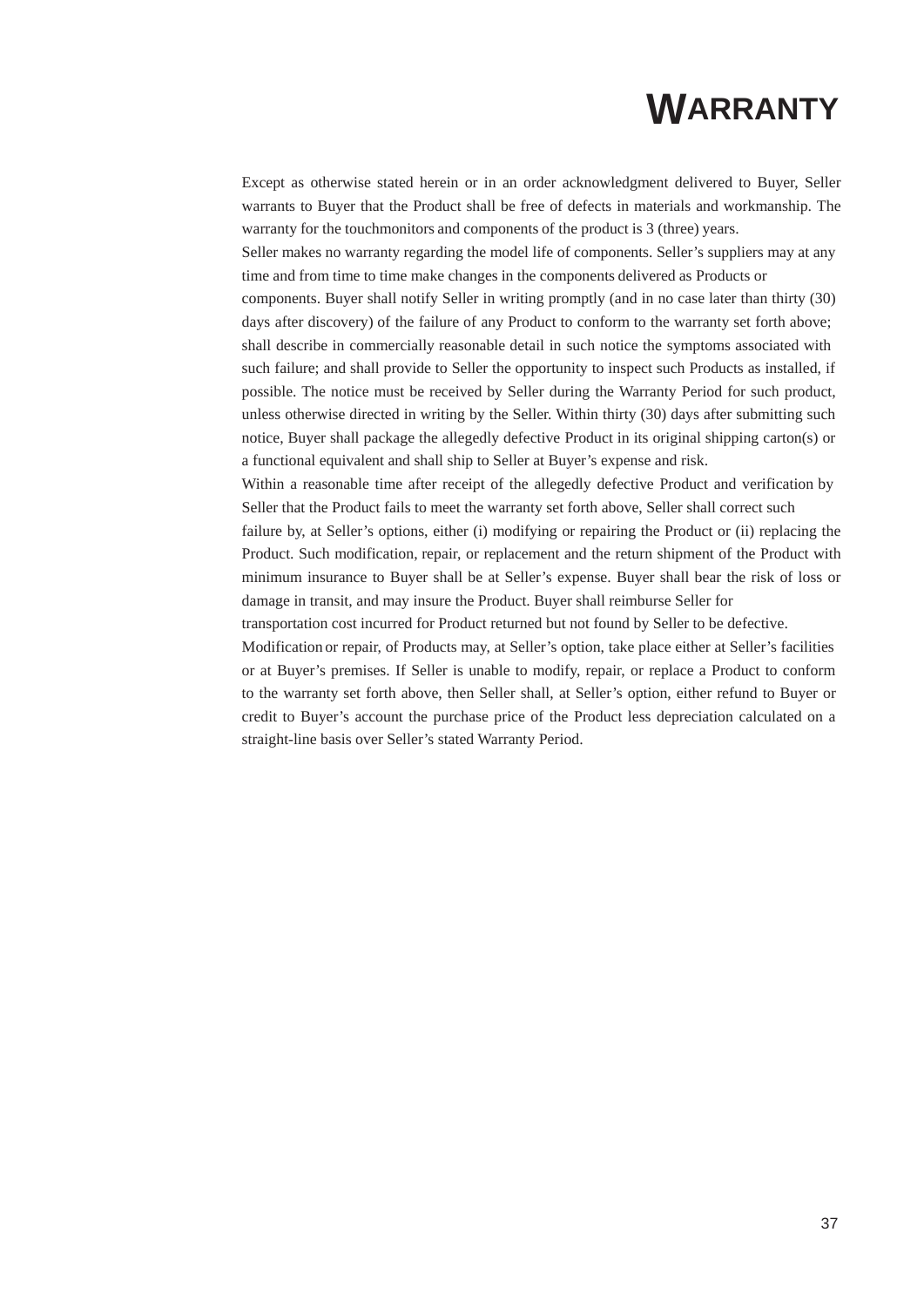THESE REMEDIES SHALL BE THE BUYER'S EXCLUSIVE REMEDIES FOR BREACH OF WARRANTY. EXCEPT FOR THE EXPRESS WARRANTY SET FORTH ABOVE, SELLER GRANTS NO OTHER WARRANTIES, EXPRESS OR IMPLIED BY STATUTE OR OTHERWISE, REGARDING THE PRODUCTS, THEIR FITNESS FOR ANY PURPOSE, THEIR QUALITY, THEIR MERCHANTABILITY, THEIR NONINFRINGEMENT, OR OTHERWISE. NO EMPLOYEE OF SELLER OR ANY OTHER PARTY IS AUTHORIZED TO MAKE ANY WARRANTY FOR THE GOODS OTHER THAN THE WARRANTY SET FORTH HEREIN. SELLER'S LIABILITY UNDER THE WARRANTY SHALL BE LIMITED TO A REFUND OF THE PURCHASE PRICE OF THE PRODUCT. IN NO EVENT SHALL SELLER BE LIABLE FOR THE COST OF PROCUREMENT OR INSTALLATION OF SUBSTITUTE GOODS BY BUYER OR FOR ANY SPECIAL, CONSEQUENTIAL, INDIRECT, OR INCIDENTAL DAMAGES.

Buyer assumes the risk and agrees to indemnify Seller against and hold Seller harmless from all liability relating to (i) assessing the suitability for Buyer's intended use of the Products and of any system design or drawing and (ii) determining the compliance of Buyer's use of the Products with applicable laws, regulations, codes, and standards. Buyer retains and accepts full responsibility for all warranty and other claims relating to or arising from Buyer's products, which include or incorporate Products or components manufactured or supplied by Seller. Buyer is solely responsible for any and all representations and warranties regarding the Products made or authorized by Buyer. Buyer will indemnify Seller and hold Seller harmless from any liability, claims, loss, cost, or expenses (including reasonable attorney's fees) attributable to Buyer's products or representations or warranties concerning same.